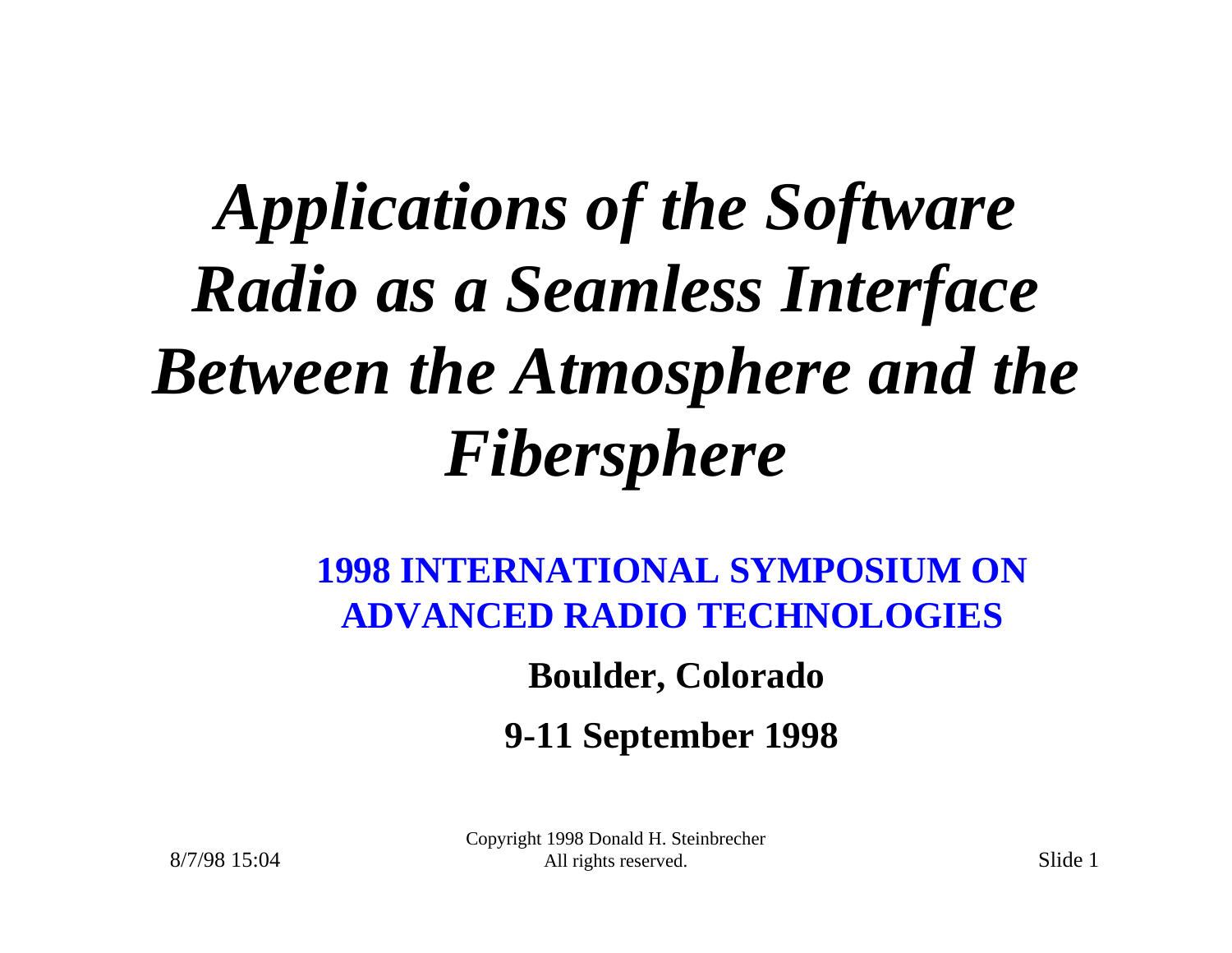#### *Applications of the Software Radio as a Seamless Interface Between the Atmosphere and the Fibersphere*

**Dr. Donald H. Steinbrecher Submarine Electromagnetic Systems Department Bldg.1319, Room 356, Code 3411 1176 Howell Street Newport, RI 02841-1708 don\_steinbrecher@code34.npt.nuwc.navy.mil Tel:401.832.5656 Fax:401.832.7345 DSN: 920.5656**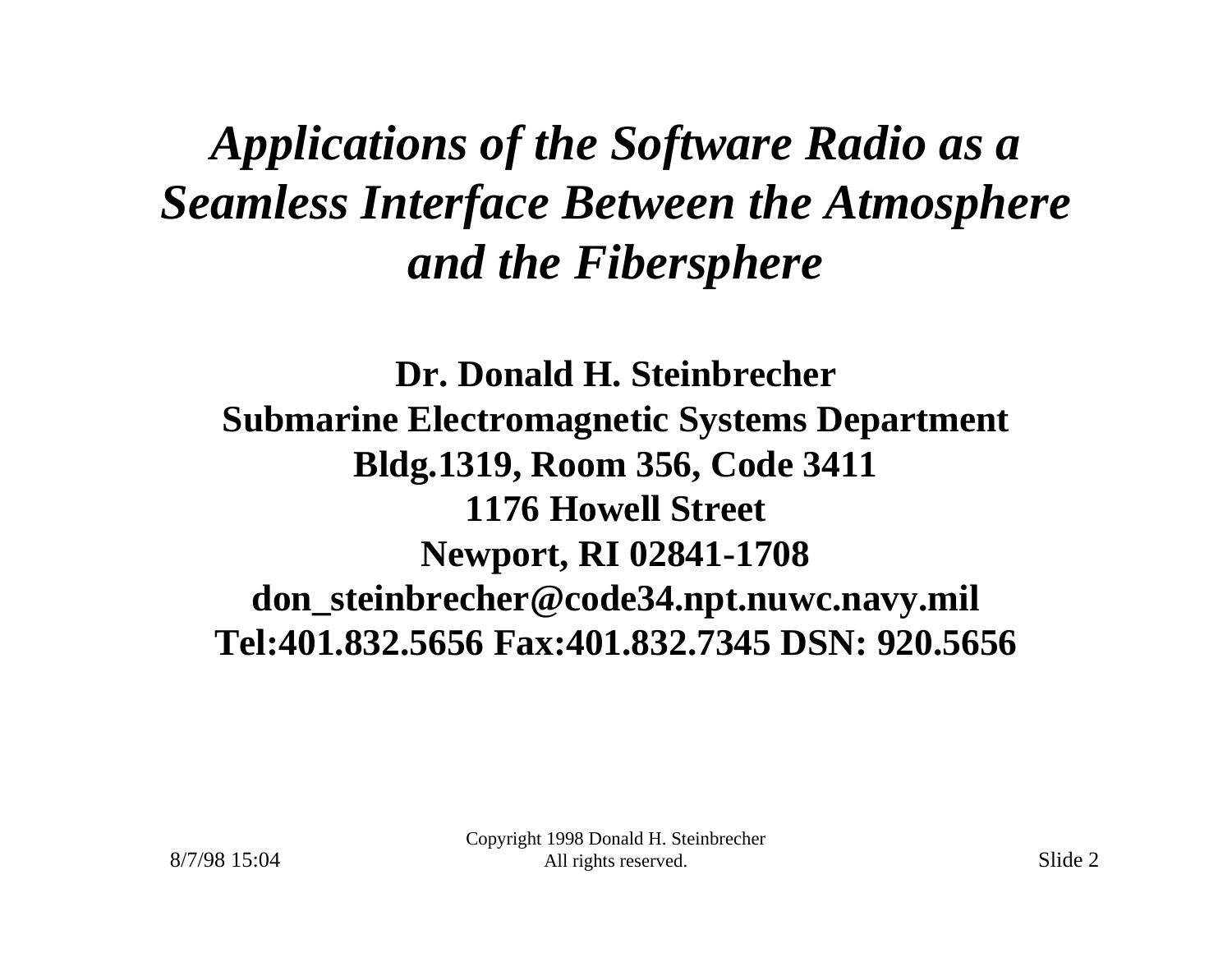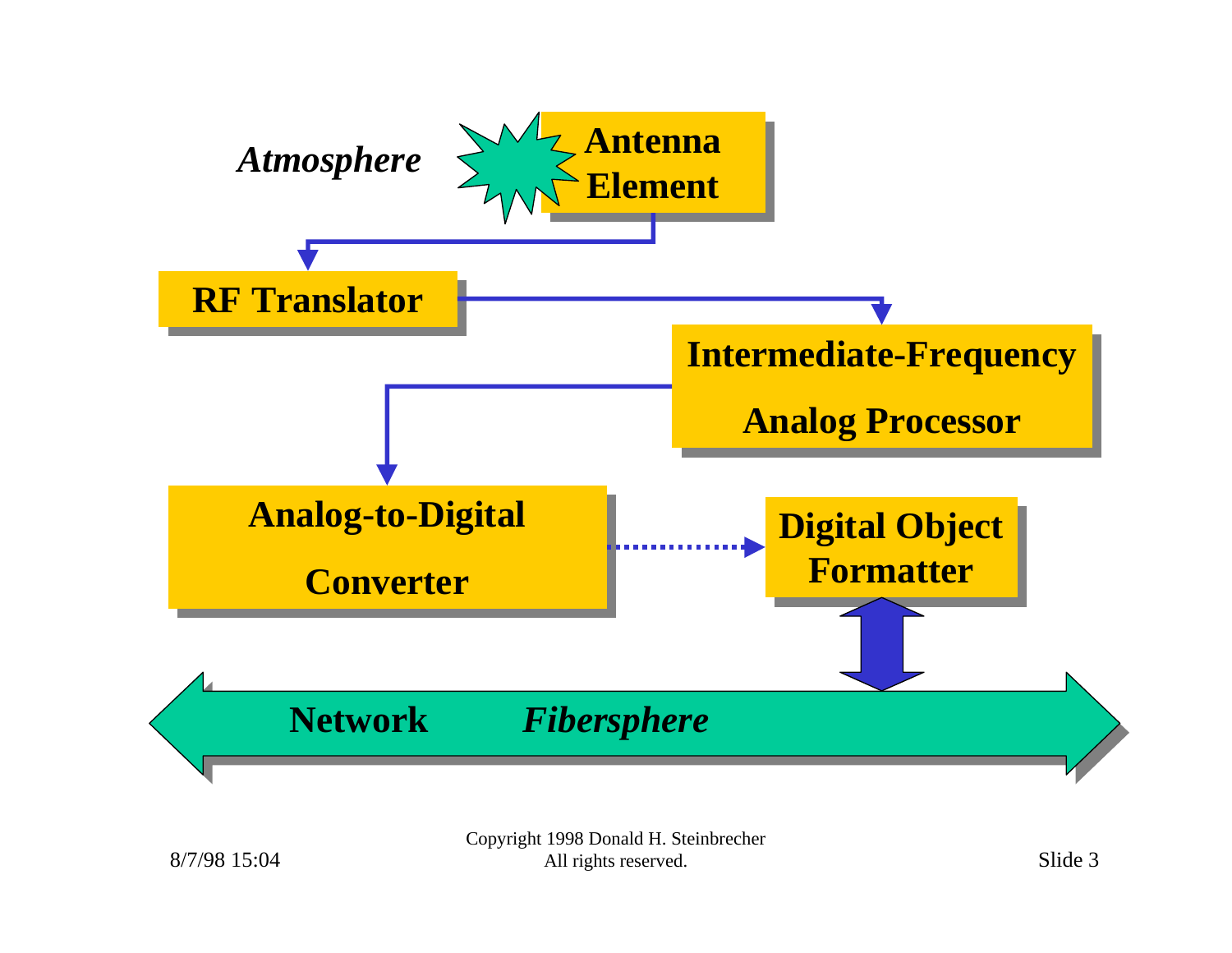#### **A digital partitioner separates the Nyquist band into nn equal sub bands.**

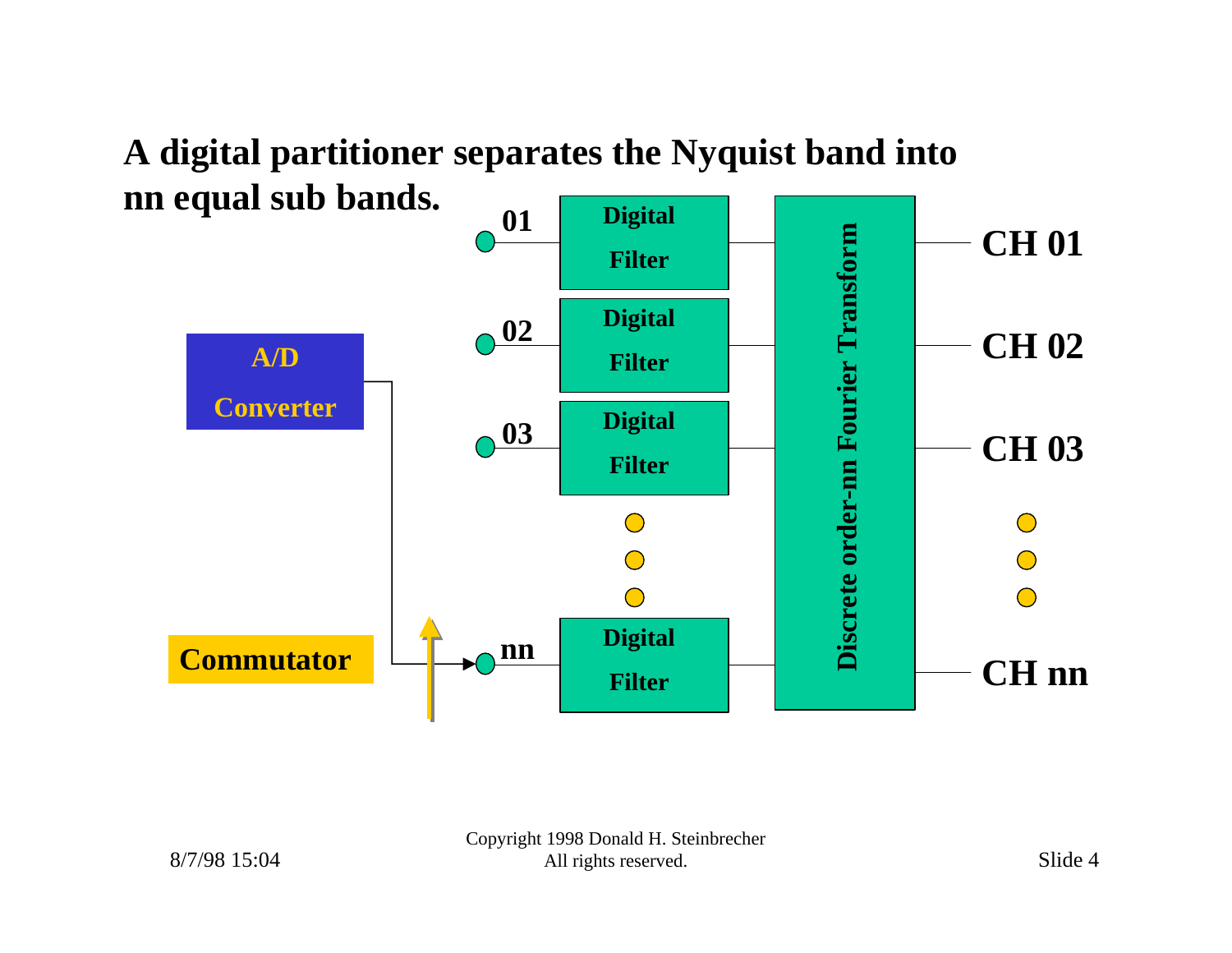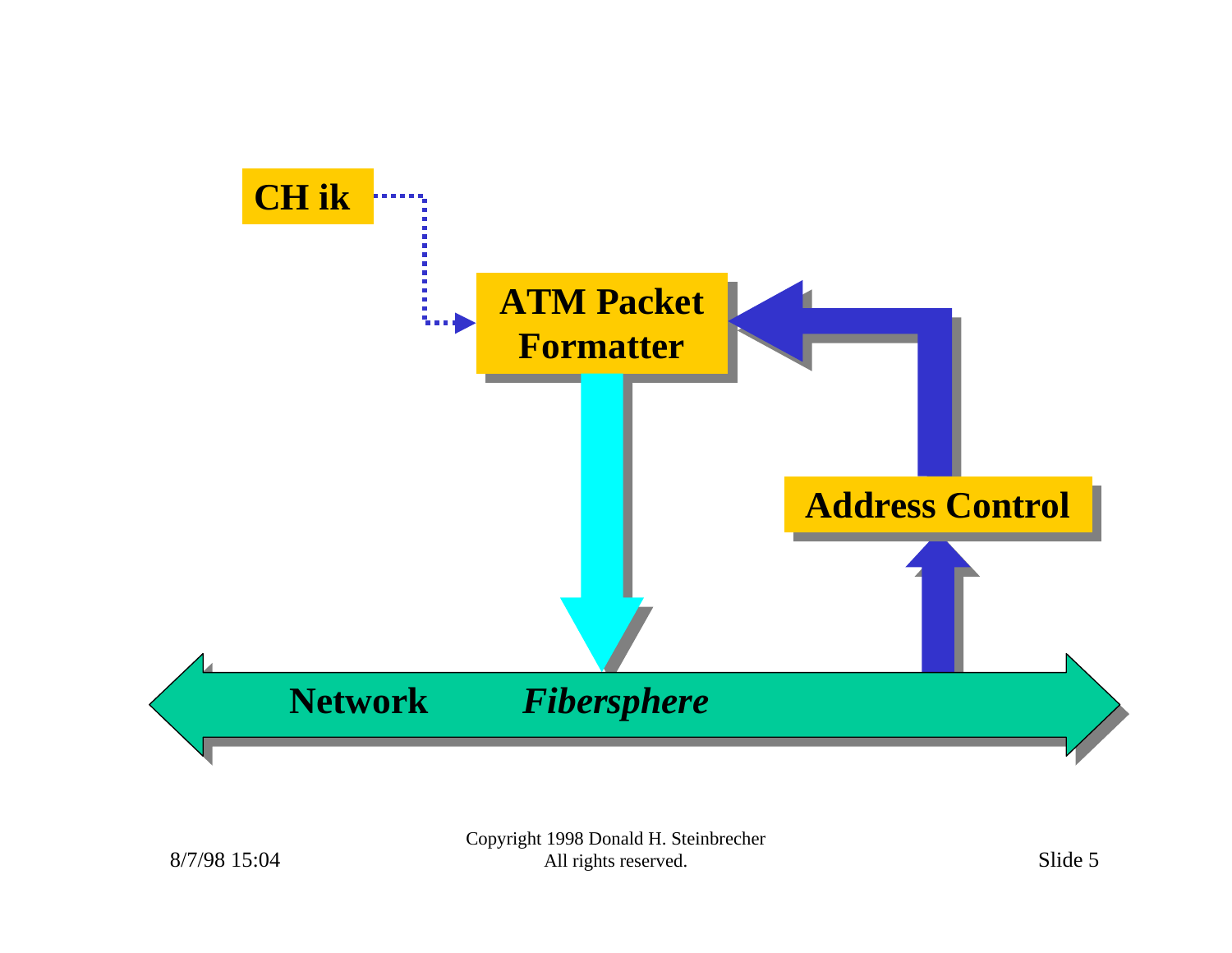### SNAP *Network-Centric Smart Antenna Structure*

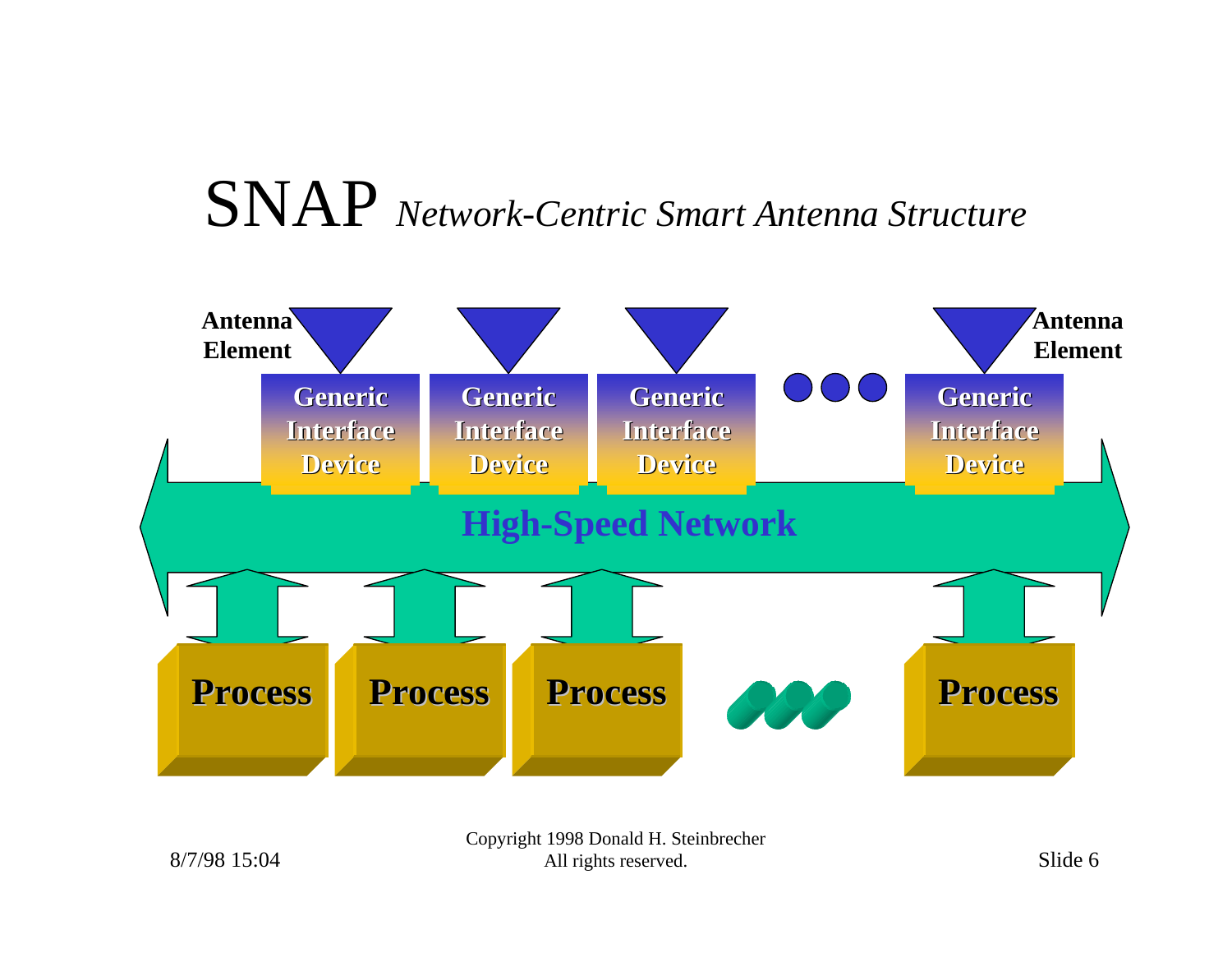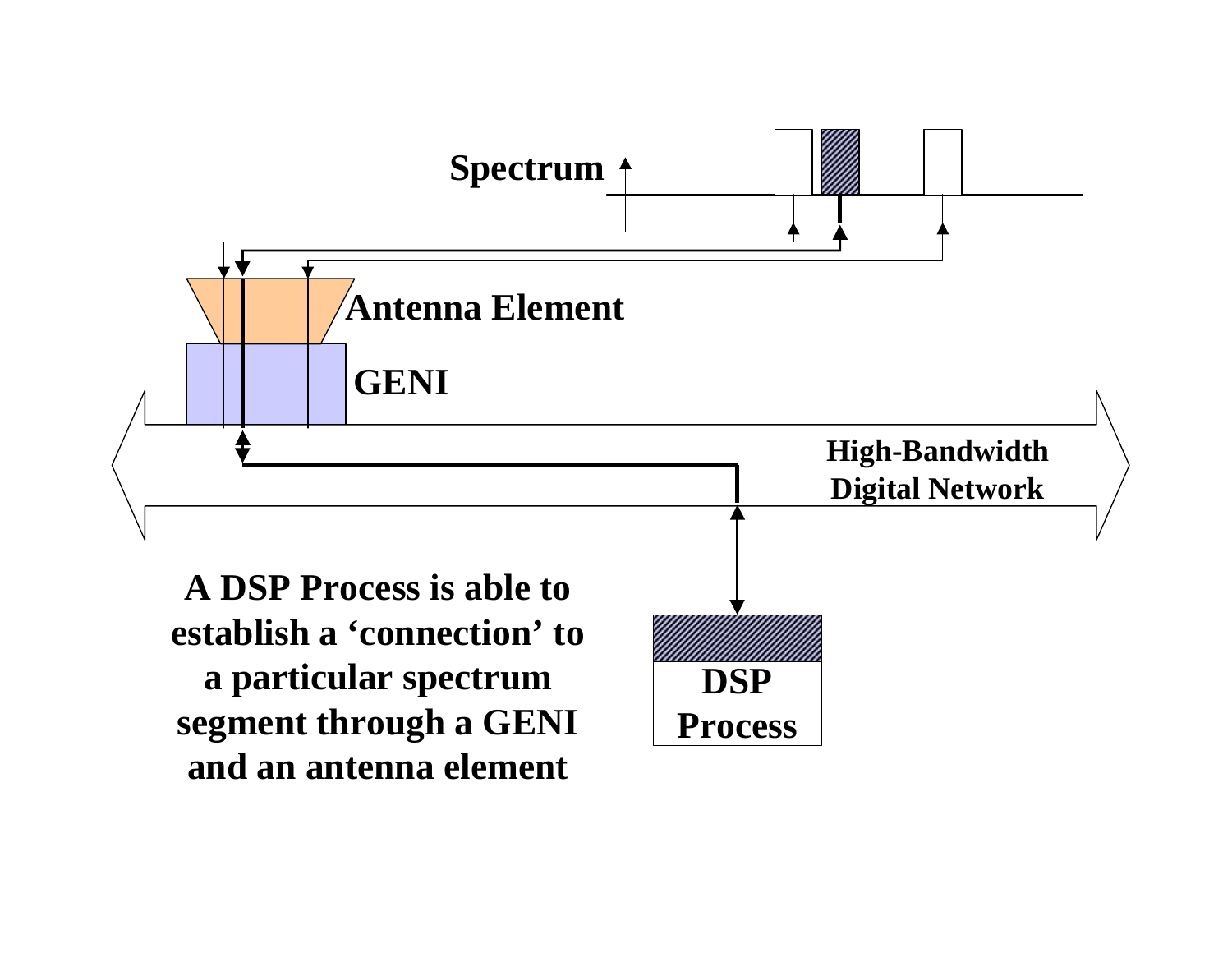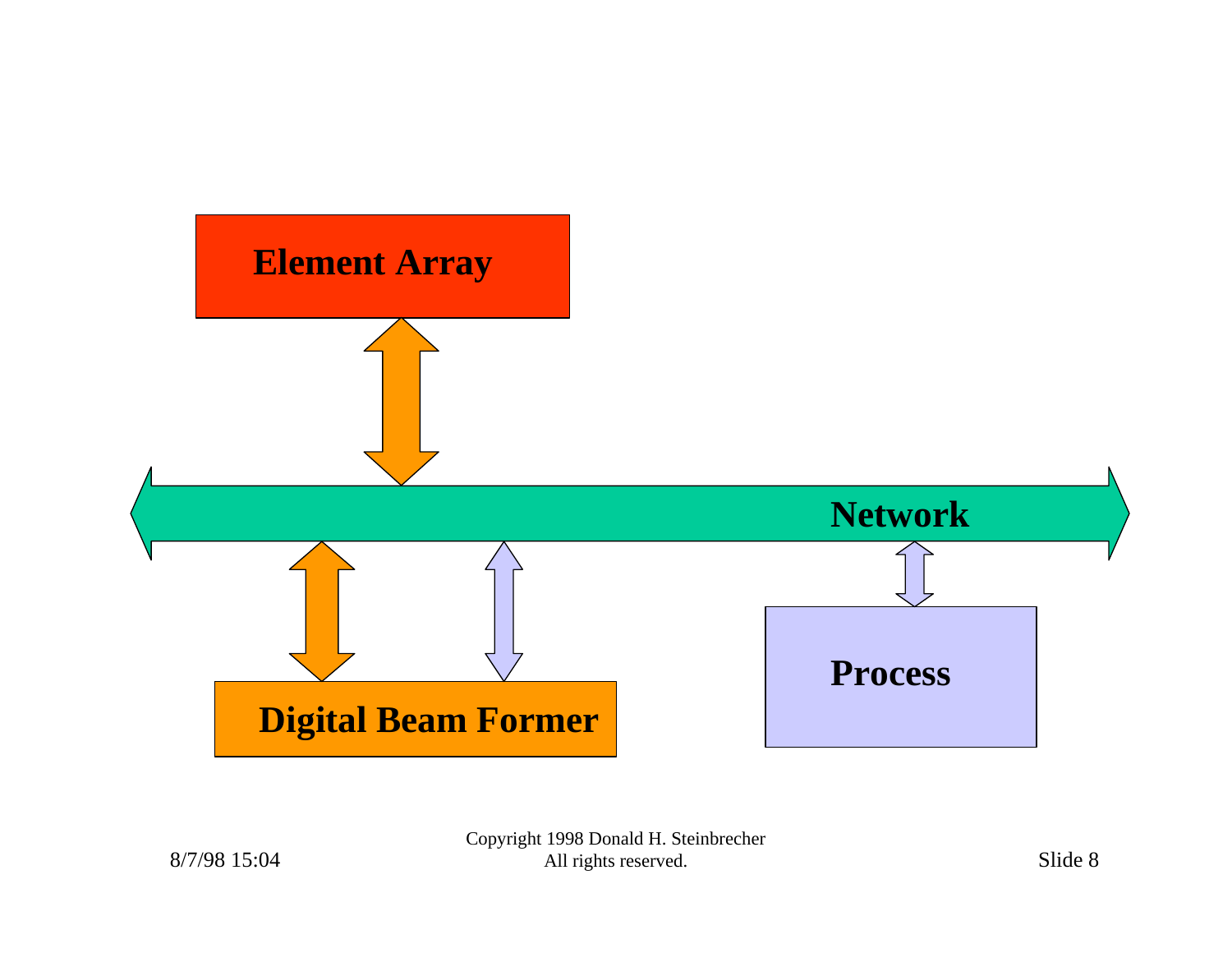# The Generic Infrastructure *ABSTRACT:*

*"The SpectrumWare project is applying a software oriented approach to wireless communication and distributed signal processing............."*

*David L. Tennenhouse*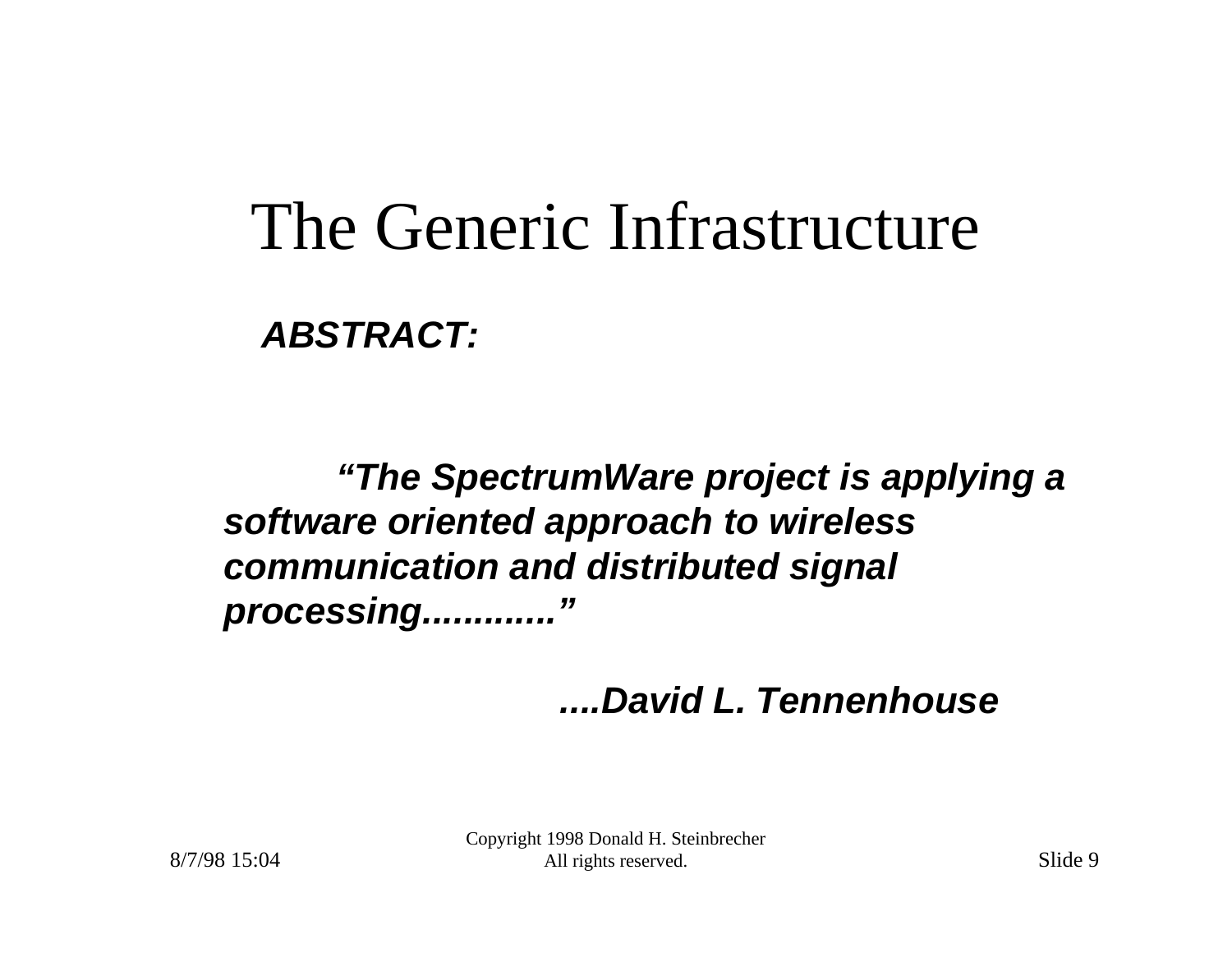#### **Building a DSP Thread**

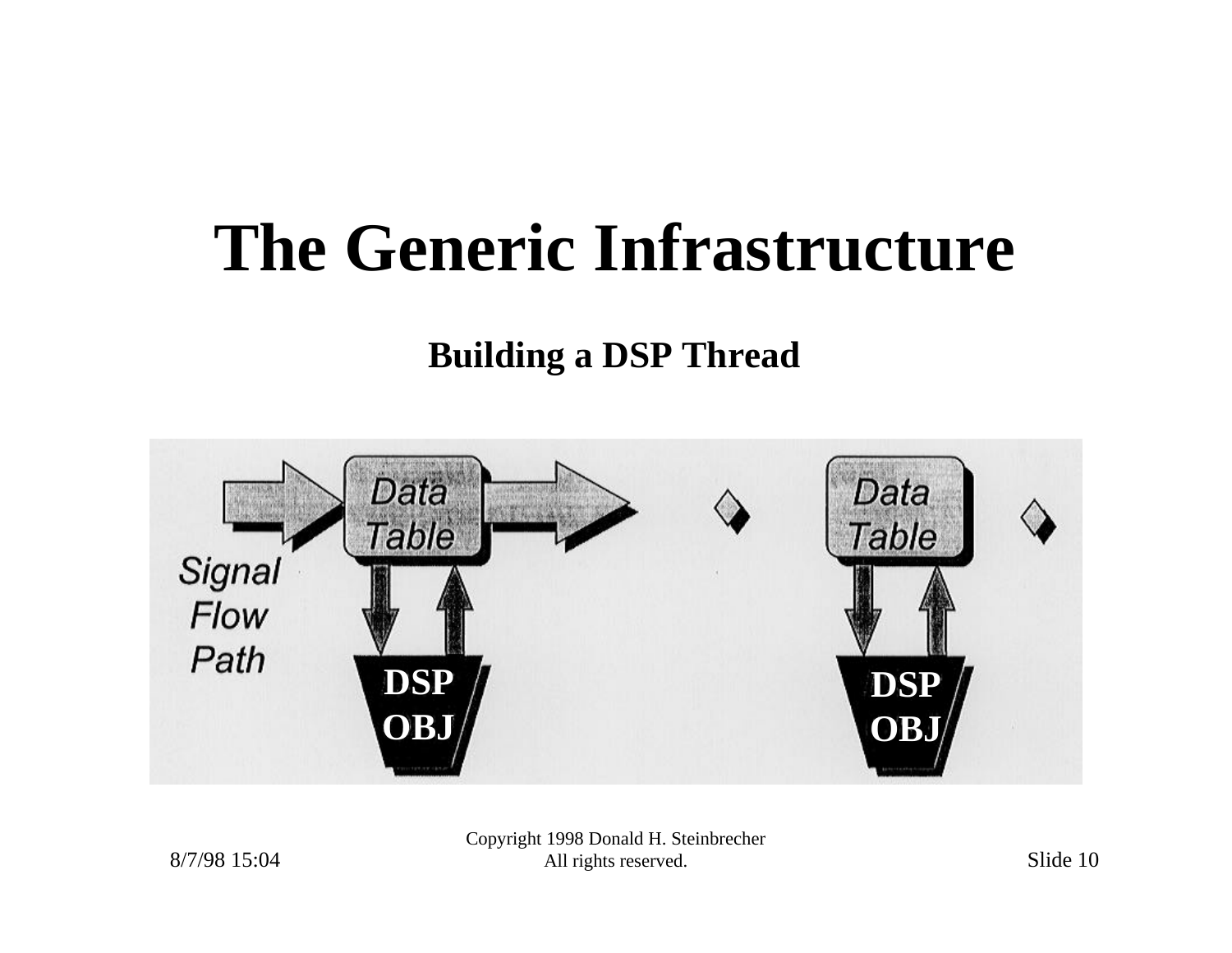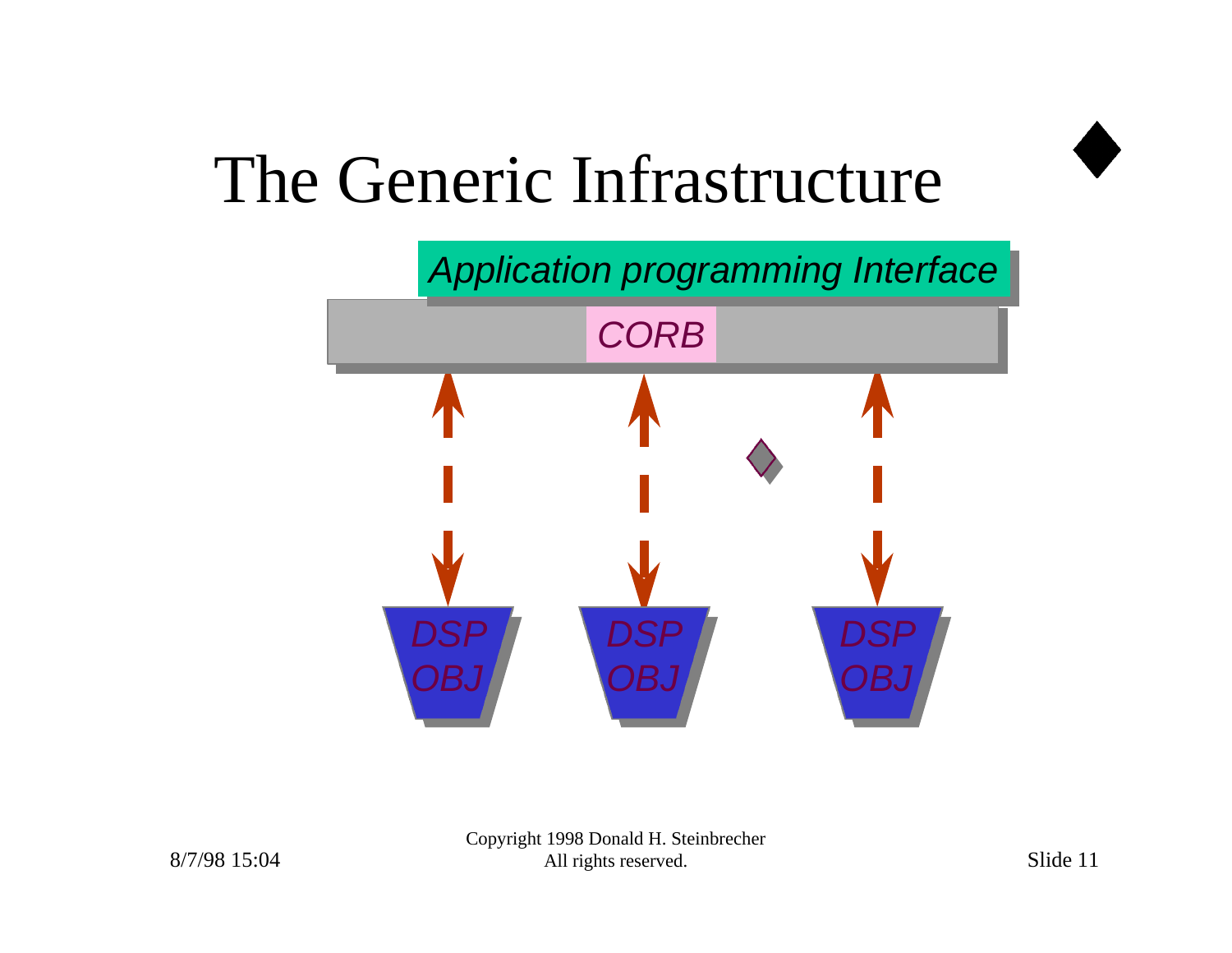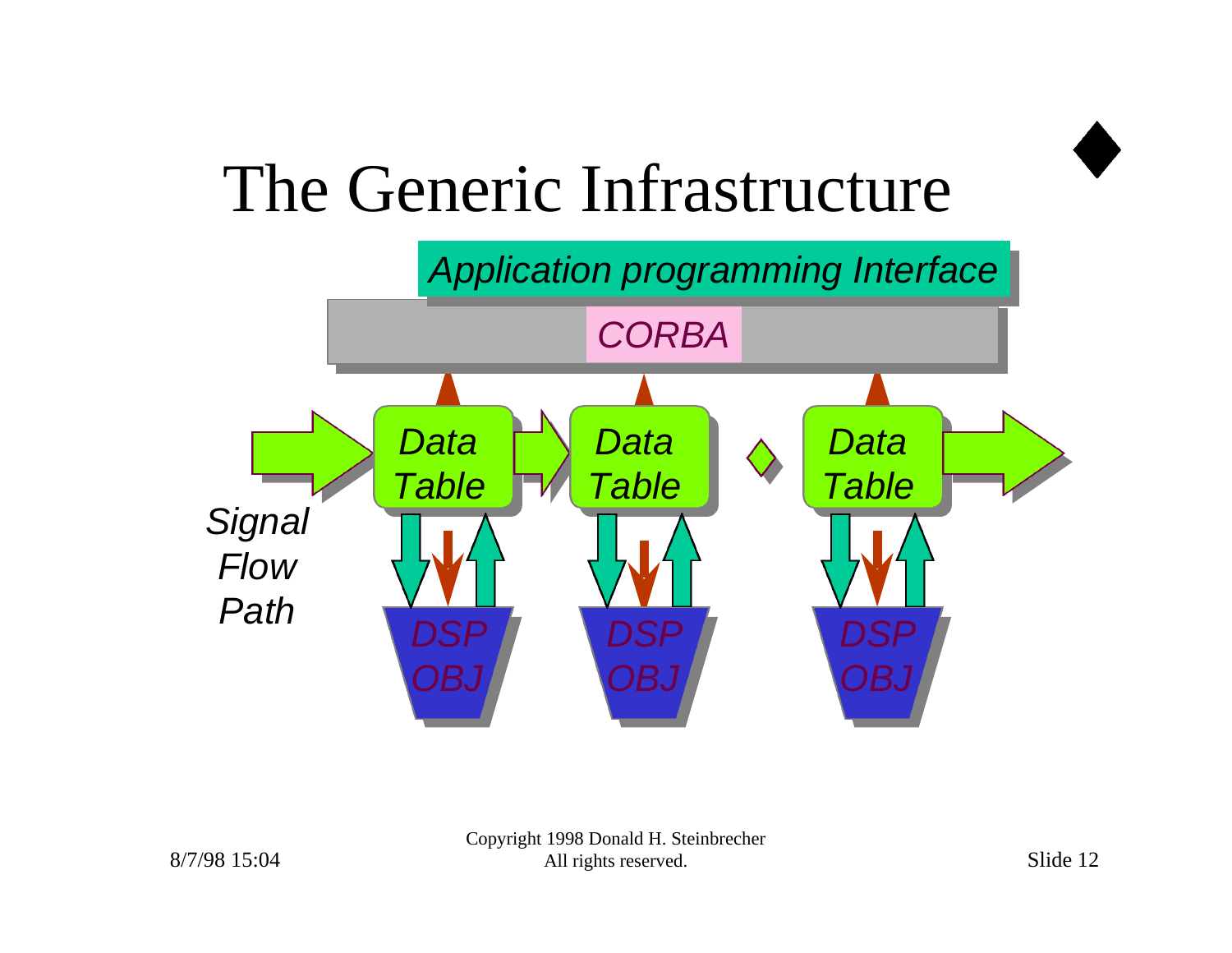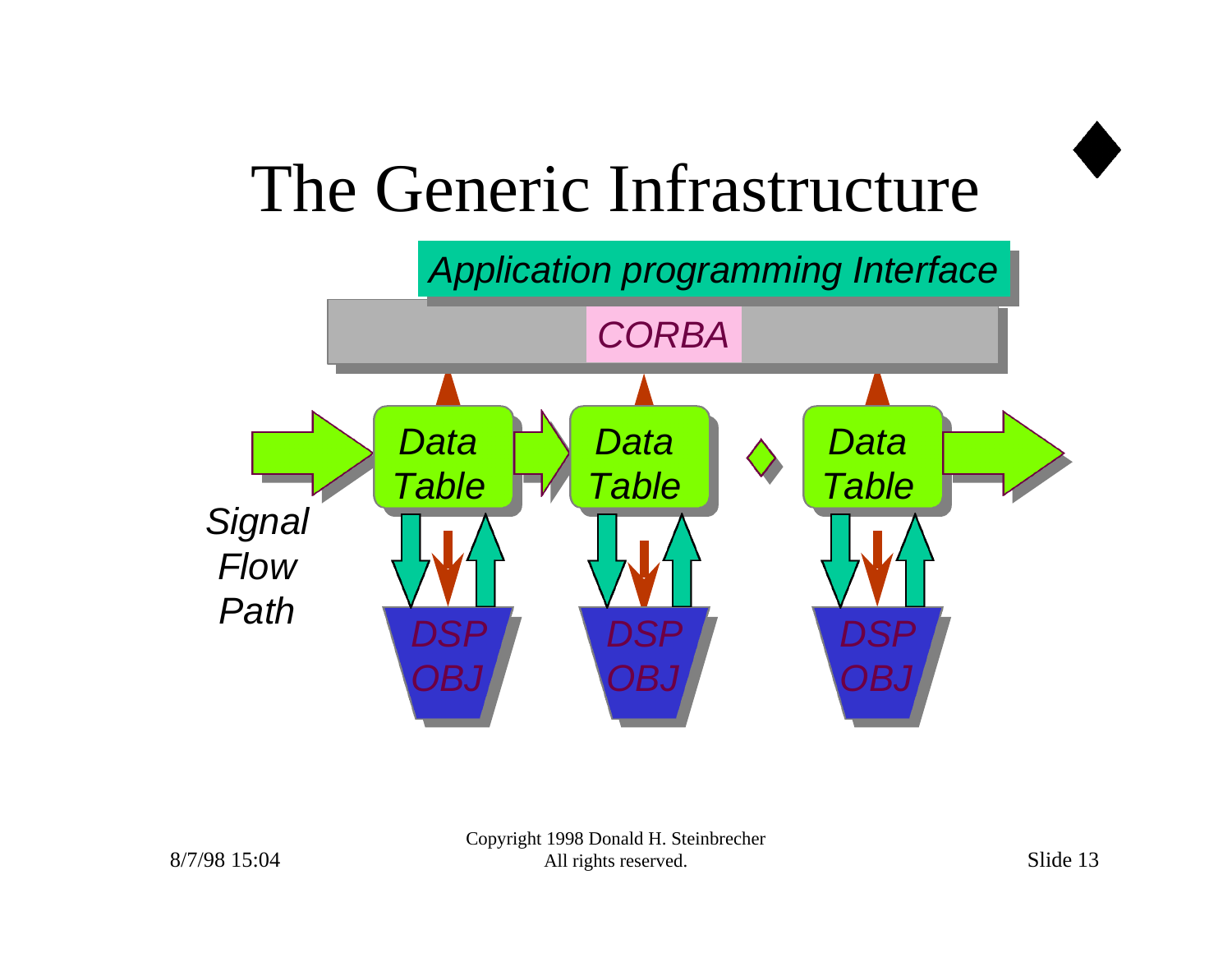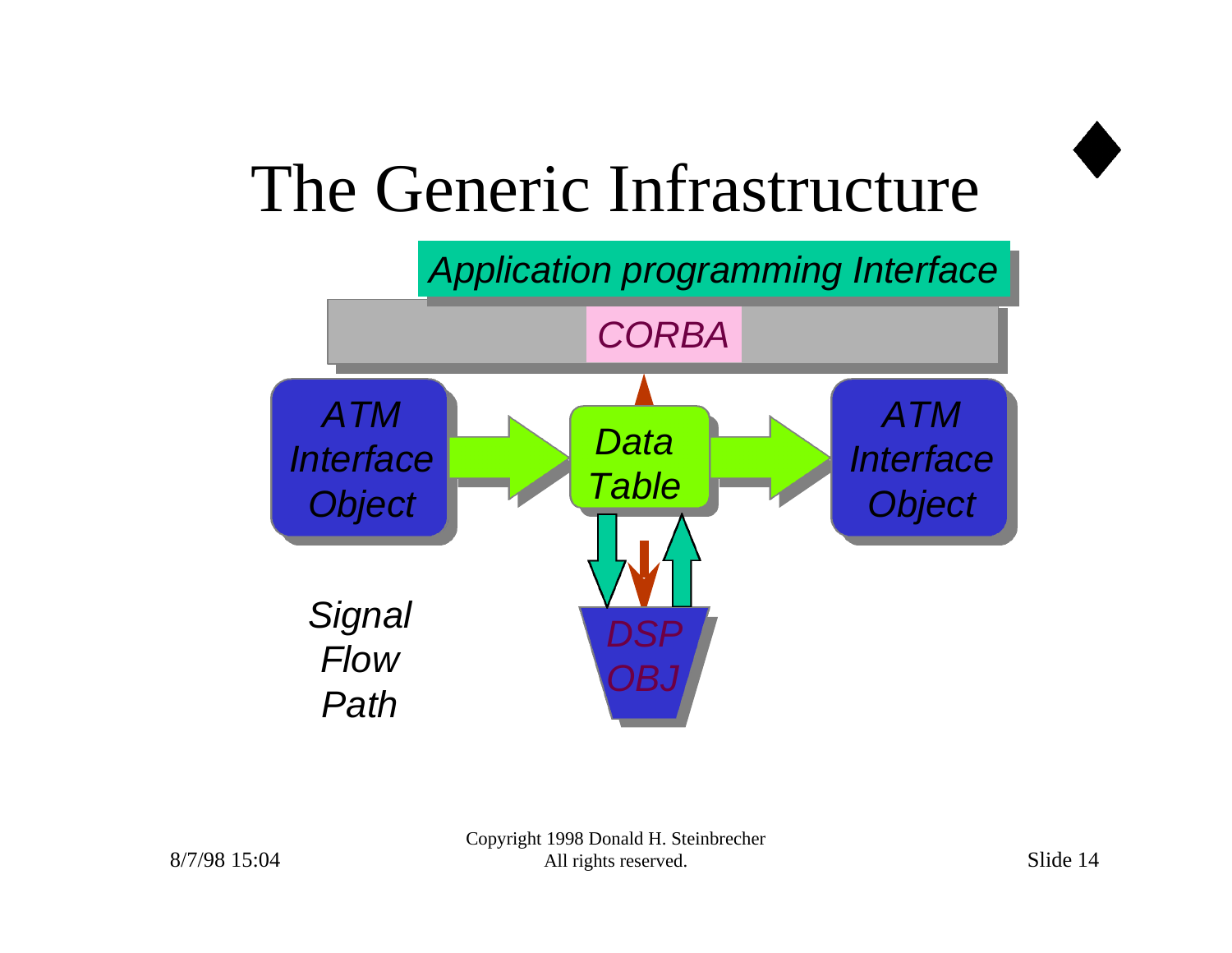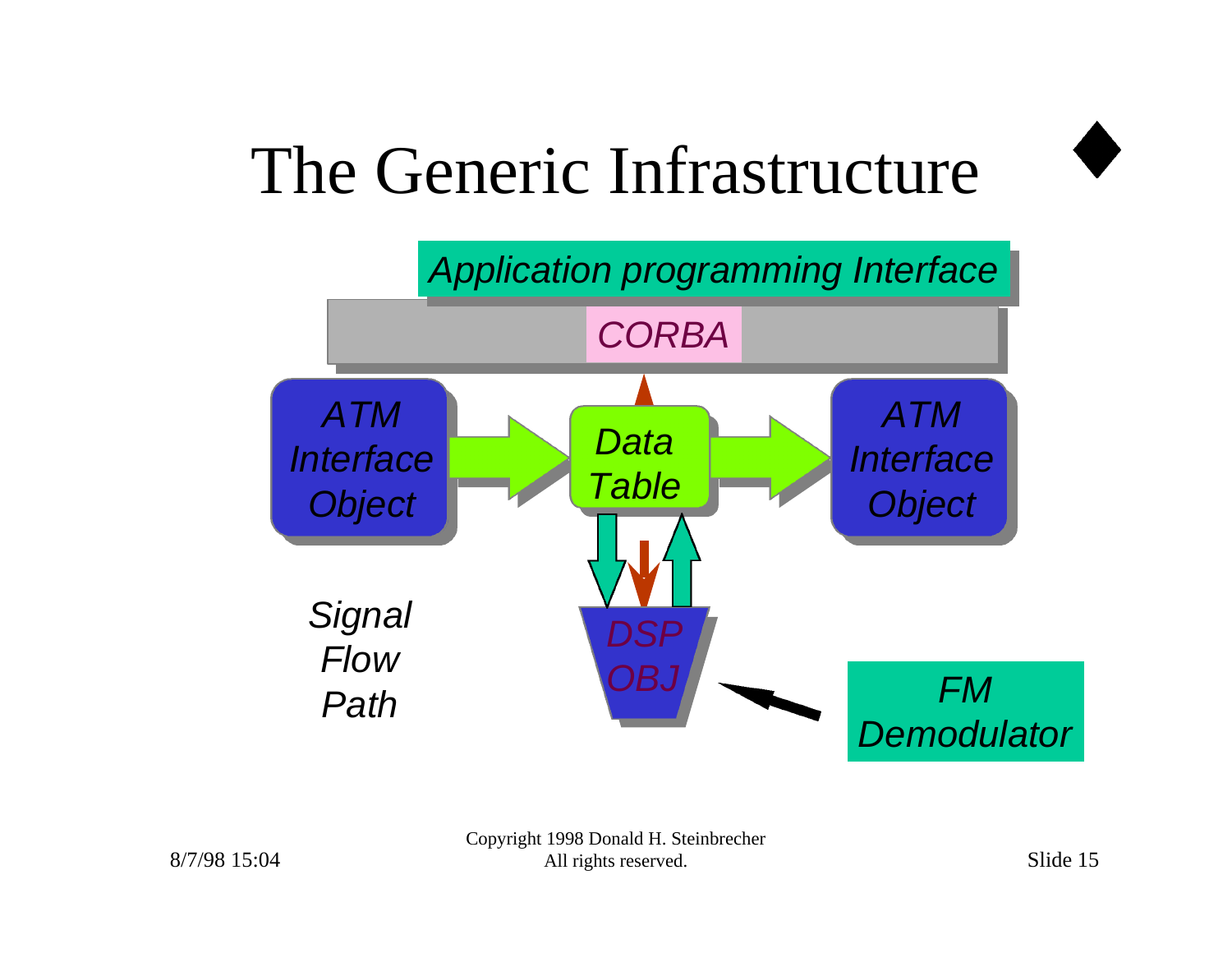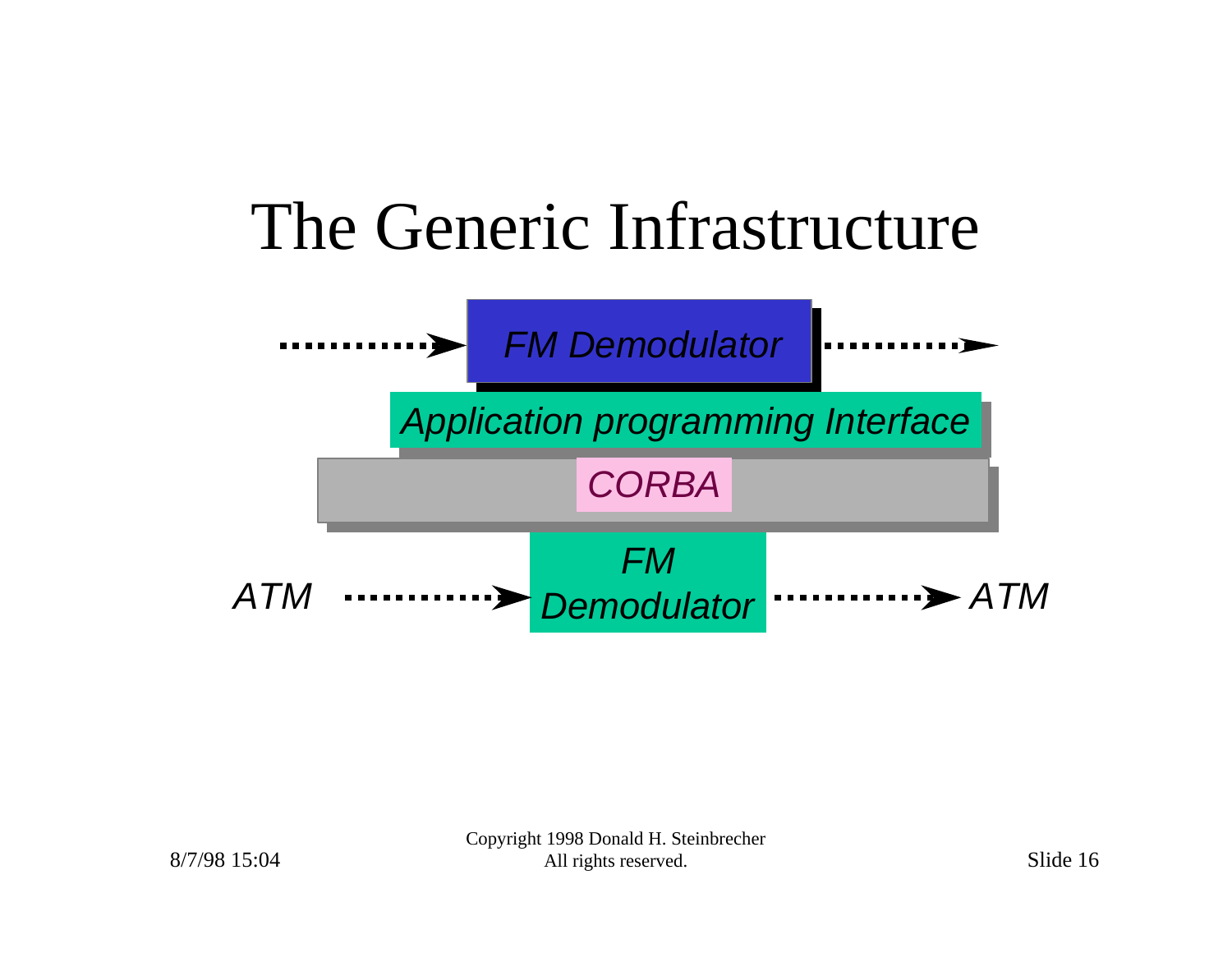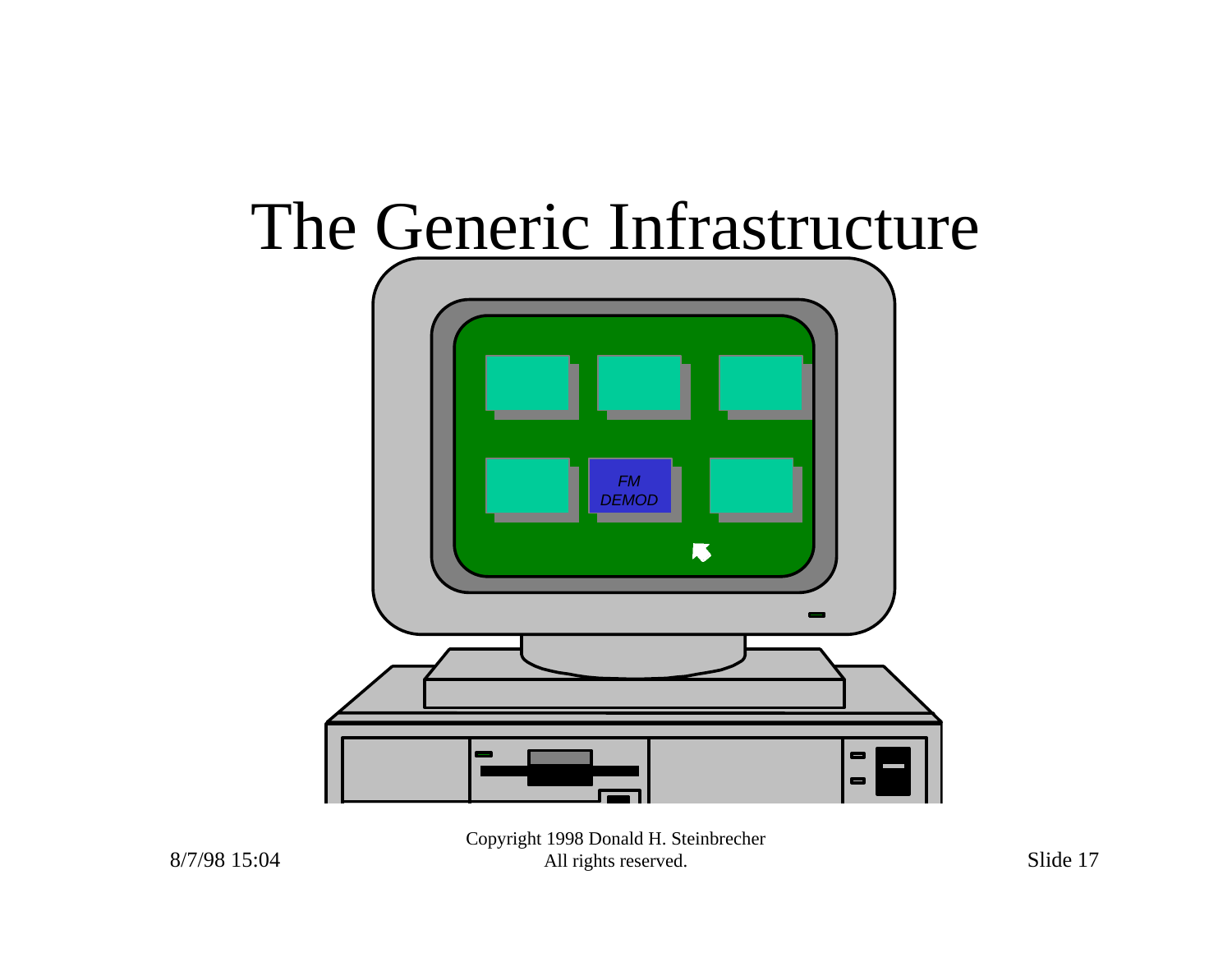

All rights reserved. Slide 18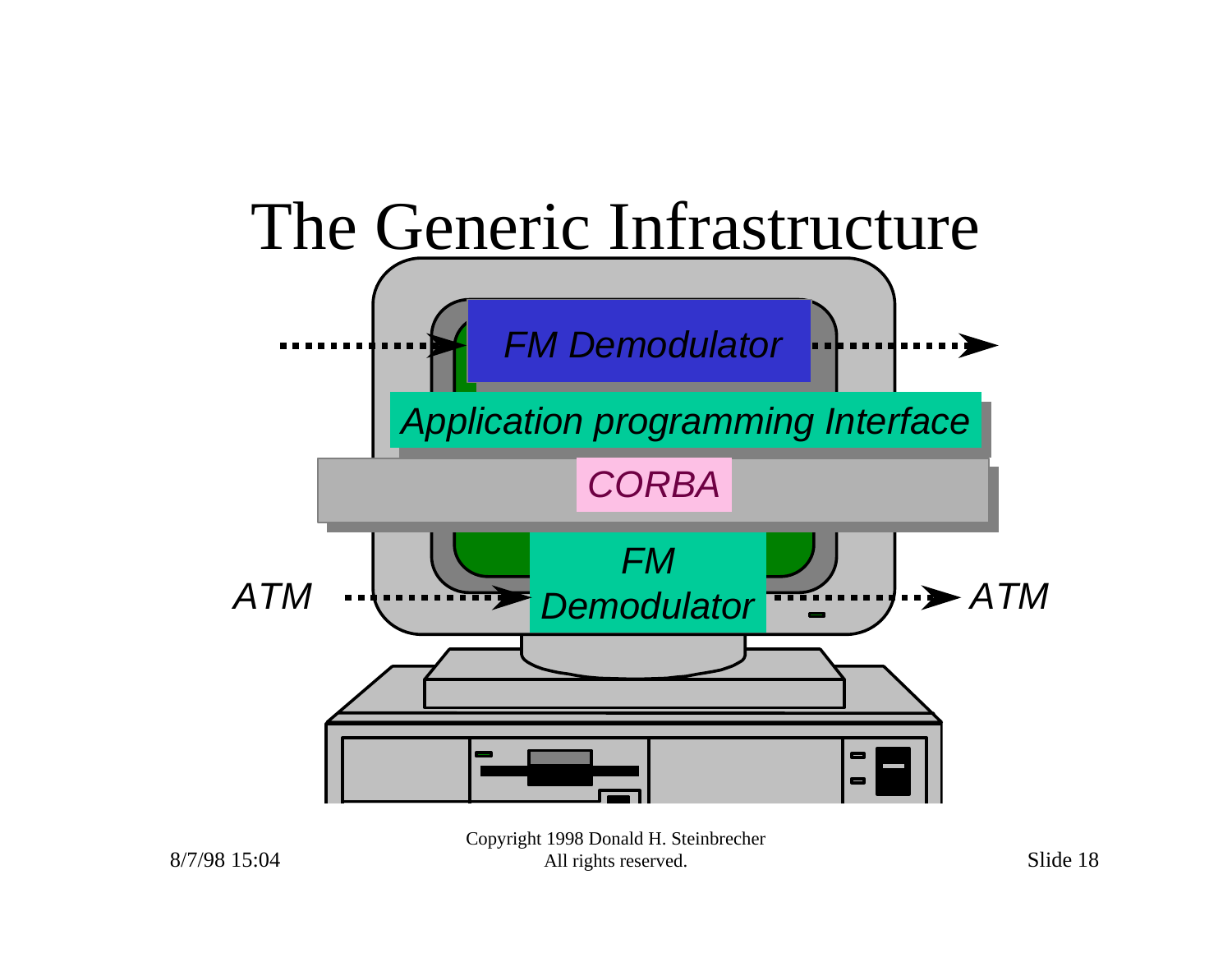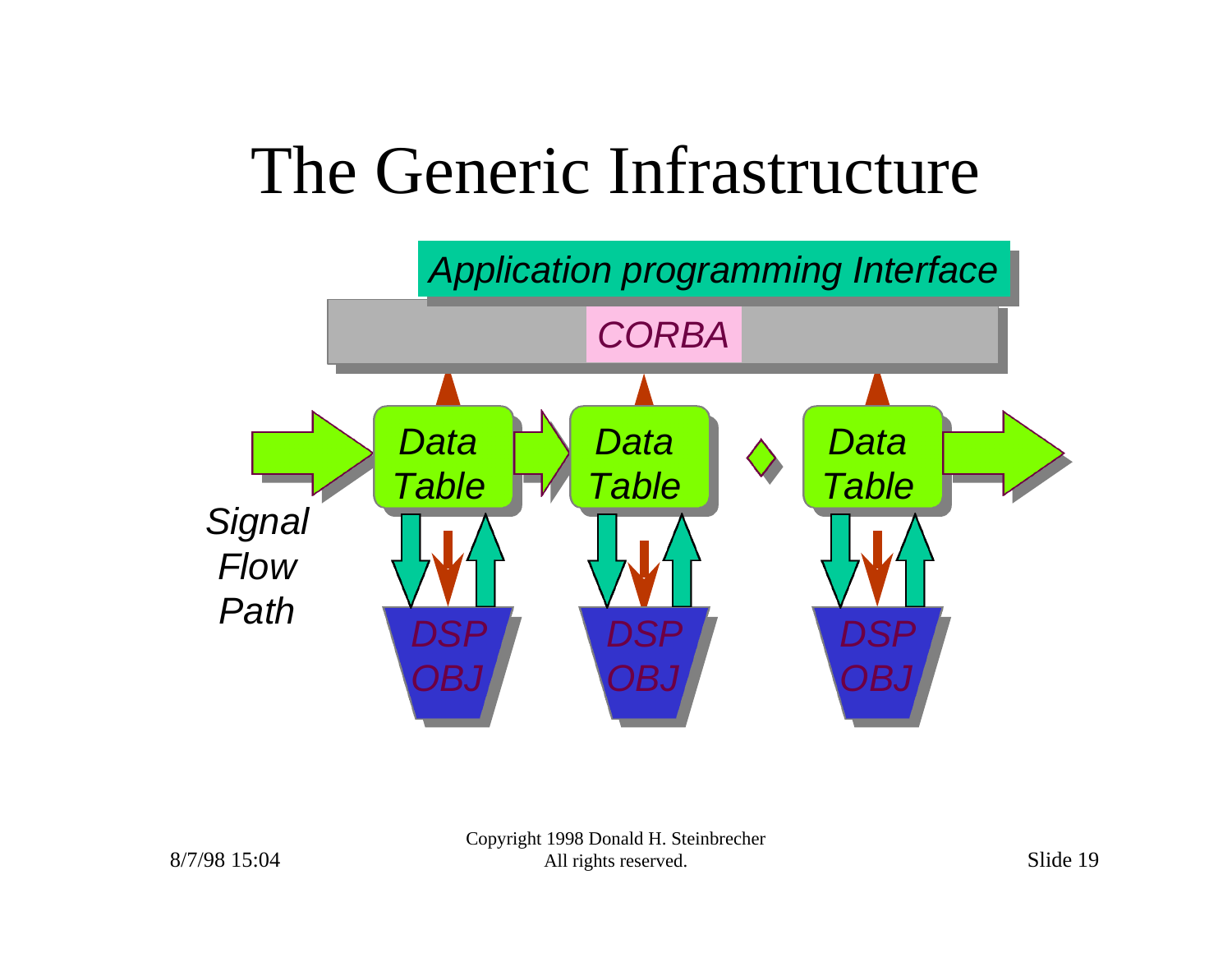# **Virtual Radios** *Vanu Bose*

#### *Software Devices & Systems Group MIT Laboratory for Computer Science*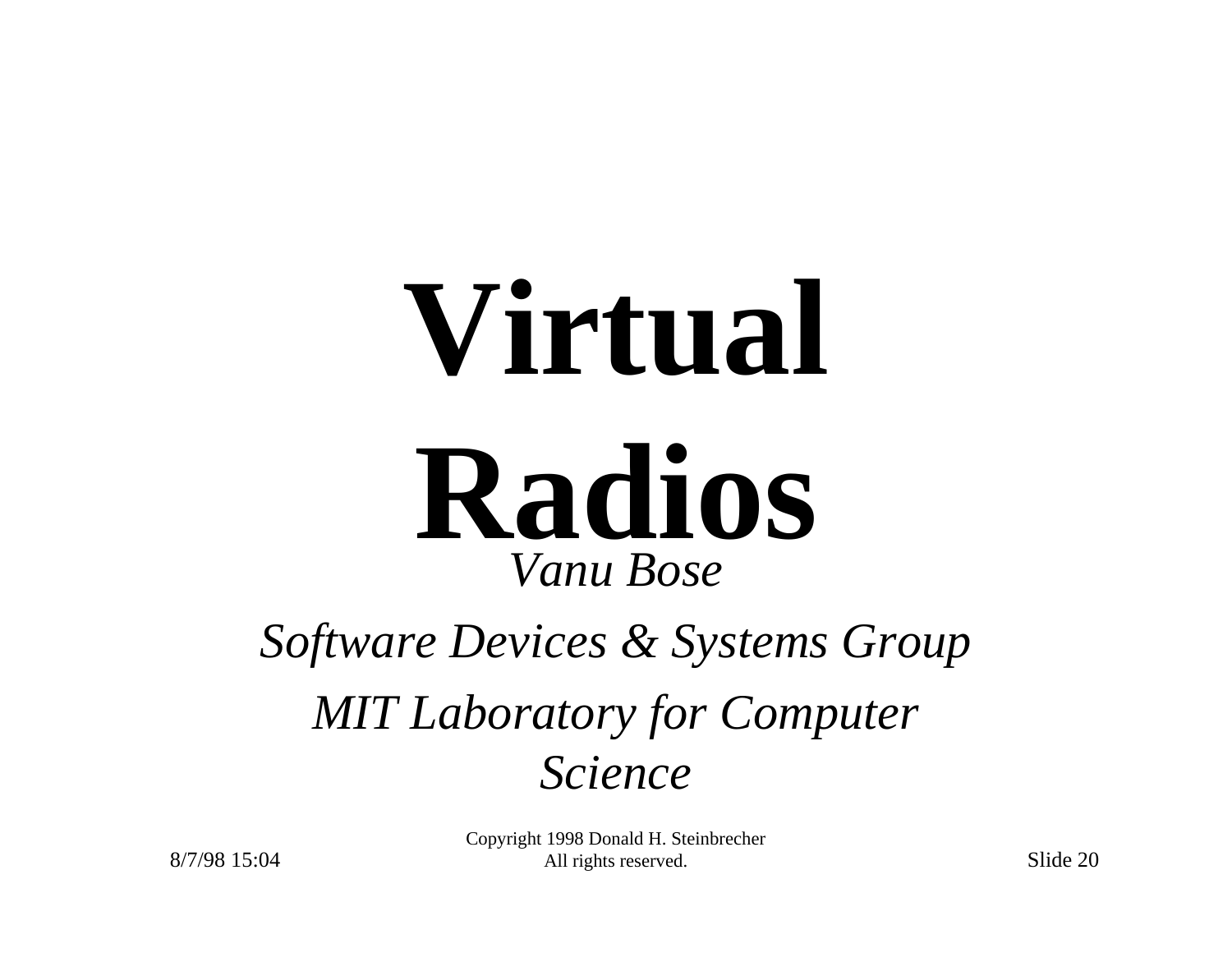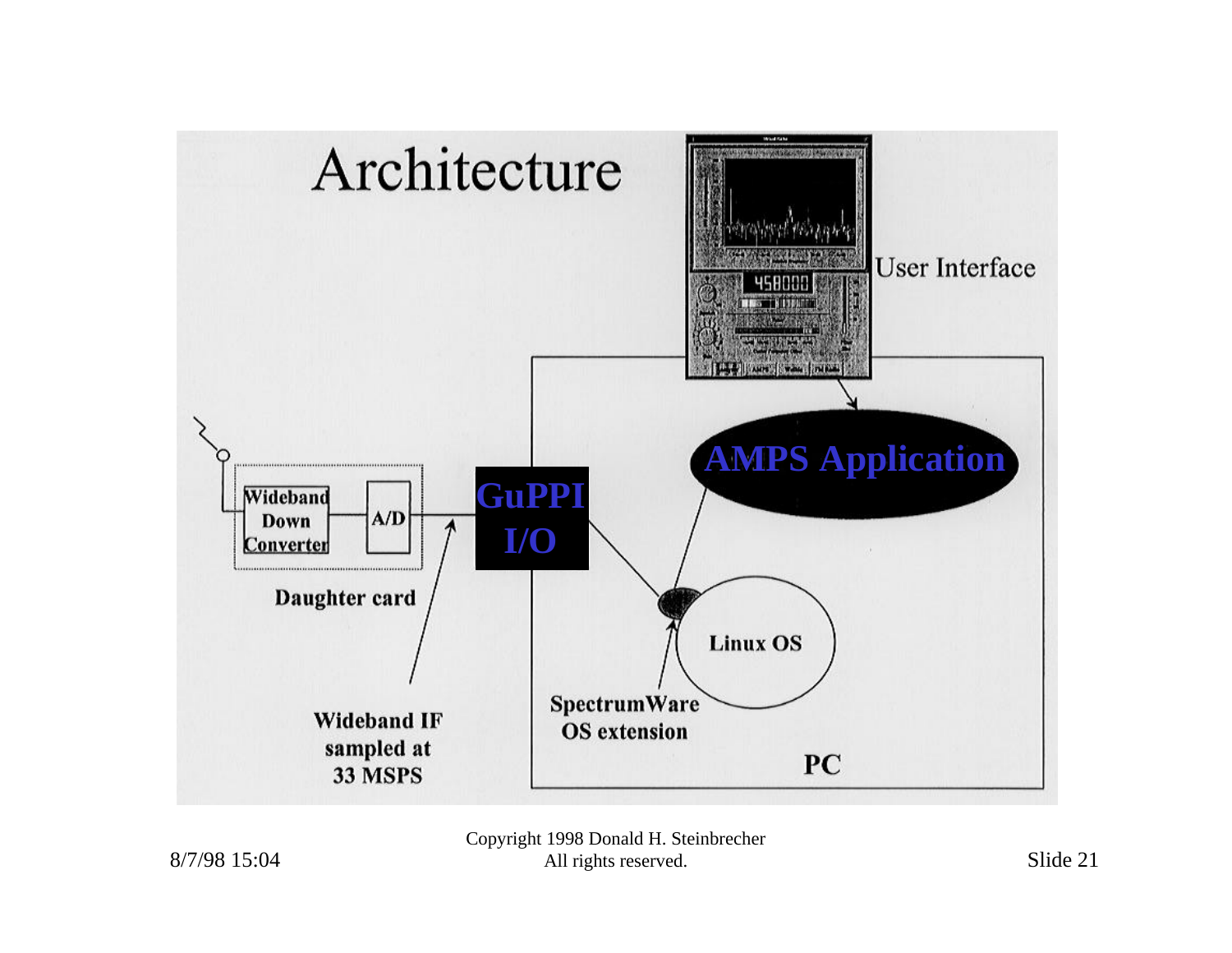

Hardware: General Purpose PCI I/O card (GuPPI)

- Stream samples directly to/from memory
- Bus master capability takes advantage of high PCI throughput
- Raw performance
	- Transmit: 850 Mbits/sec
	- Receive: 930 Mbits/sec
- Design: Mike Ismert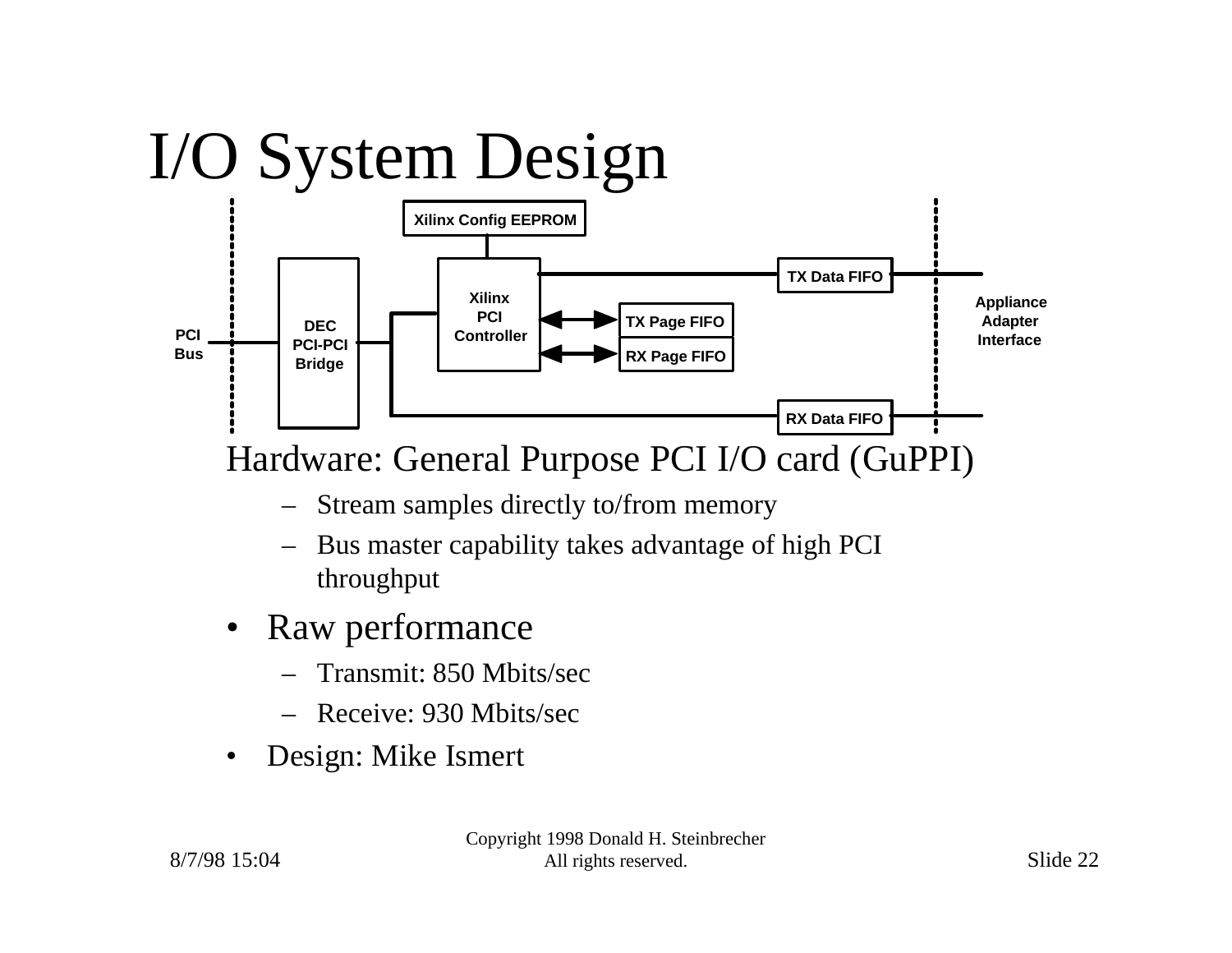# I/O System Performance



- **GuPPI device driver**
	- **Use virtual memory remapping to eliminate expensive data copies**
	- **Use memory to absorb process scheduling variance**
- **Current performance**
	- **Sustained transfer of 512 Mbits/sec (32 MSPS @ 16 bits) between application and RF front end**
	- **Low processing overhead: < 0.1 cycles/sample**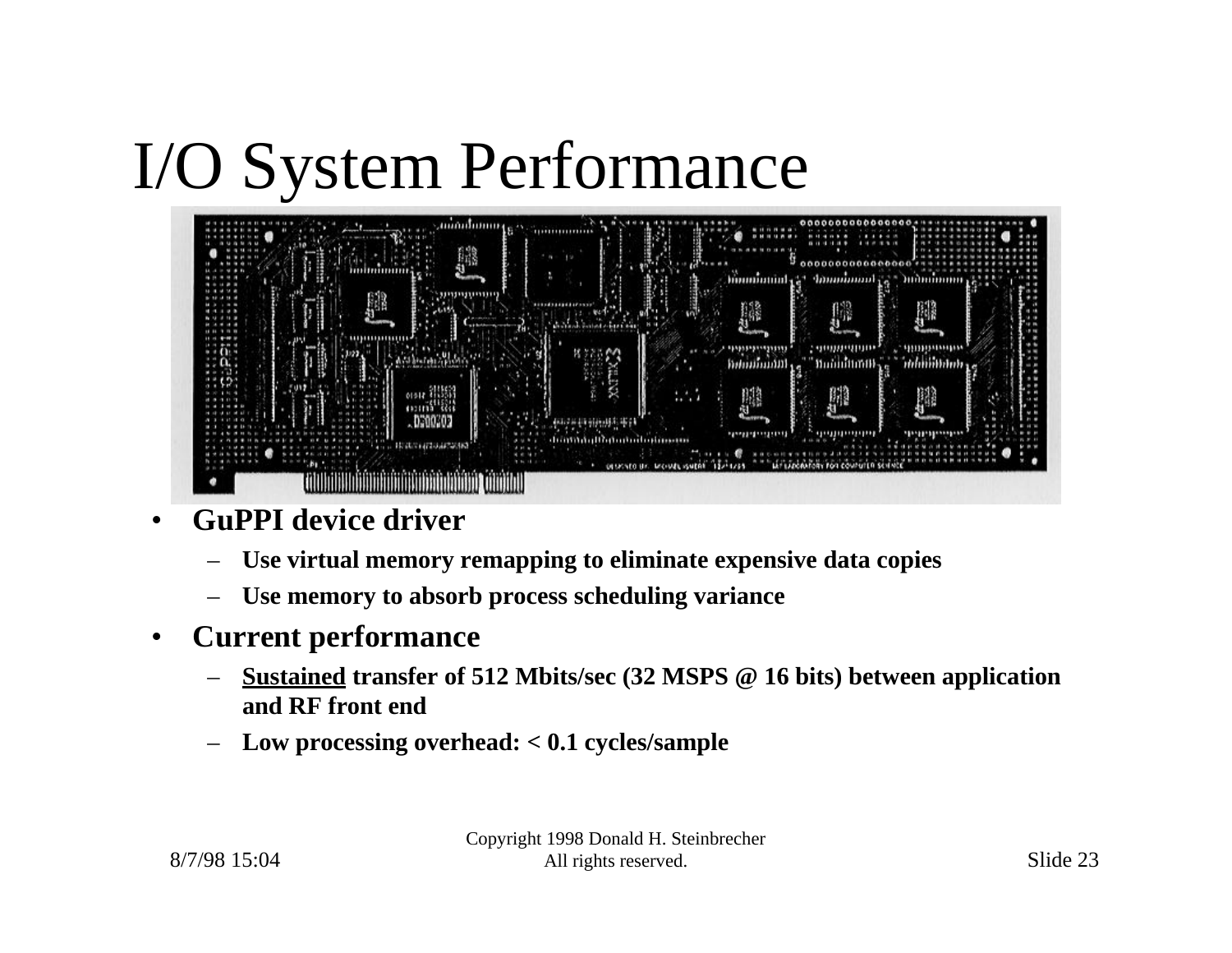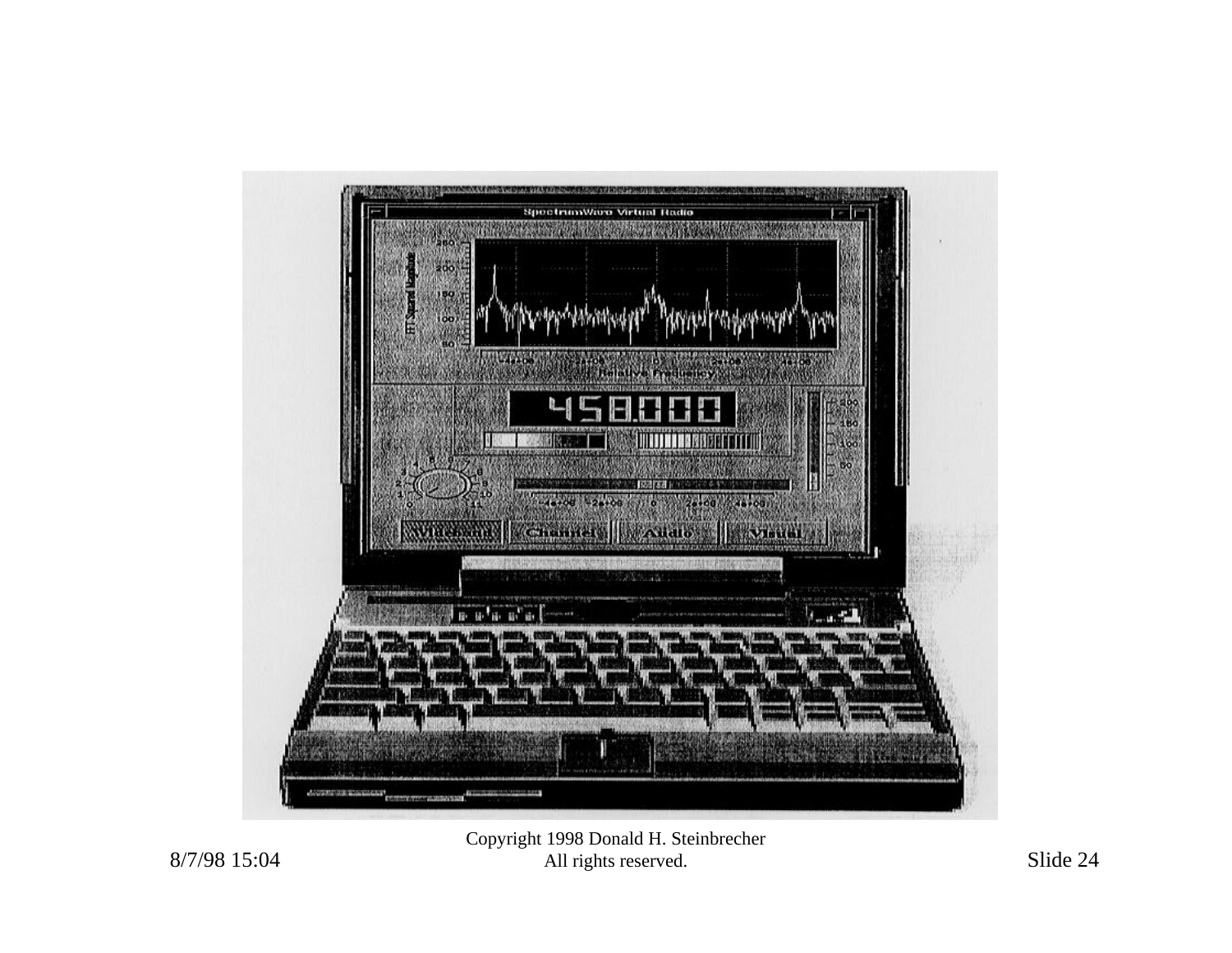### *Air Interface....The Future*

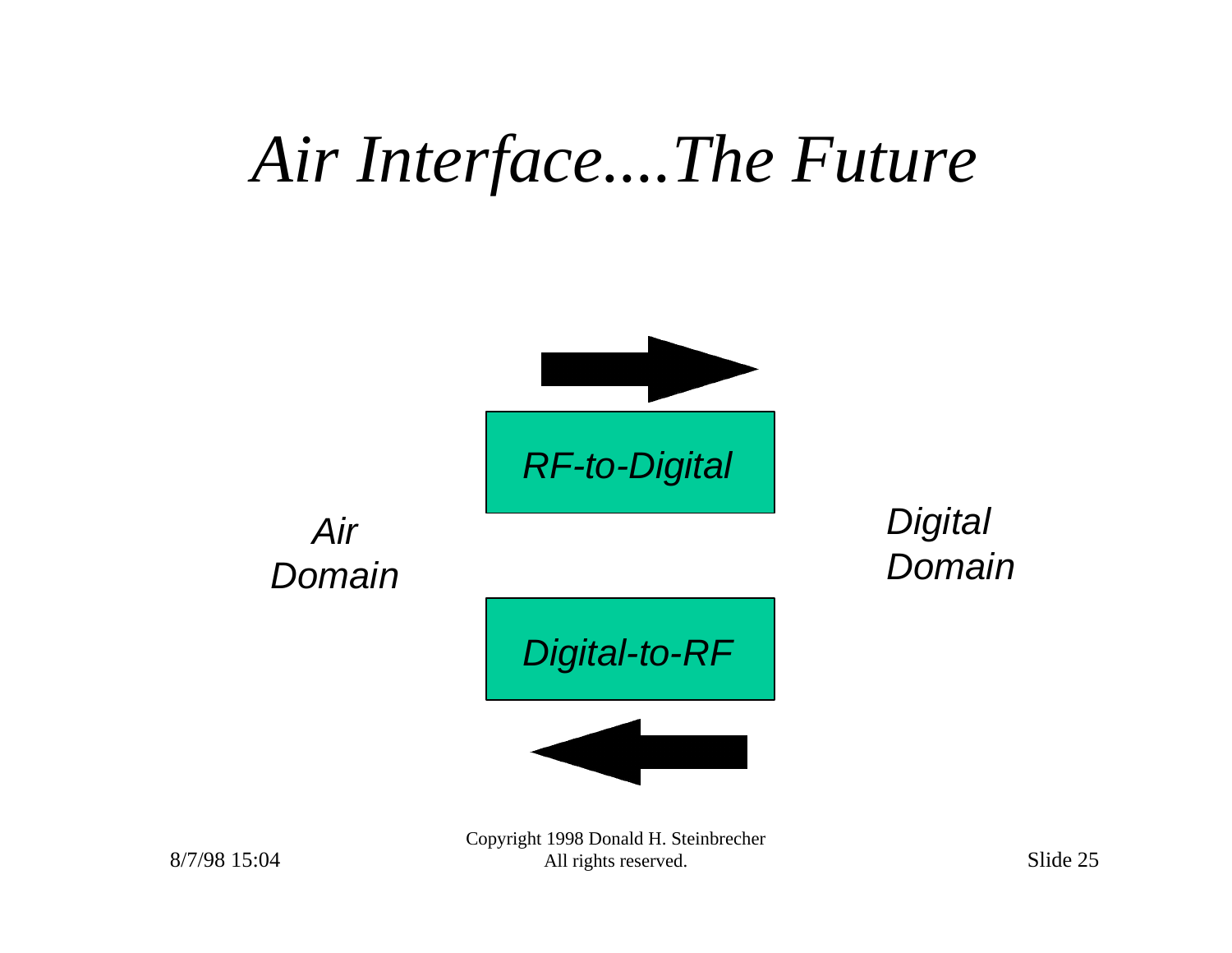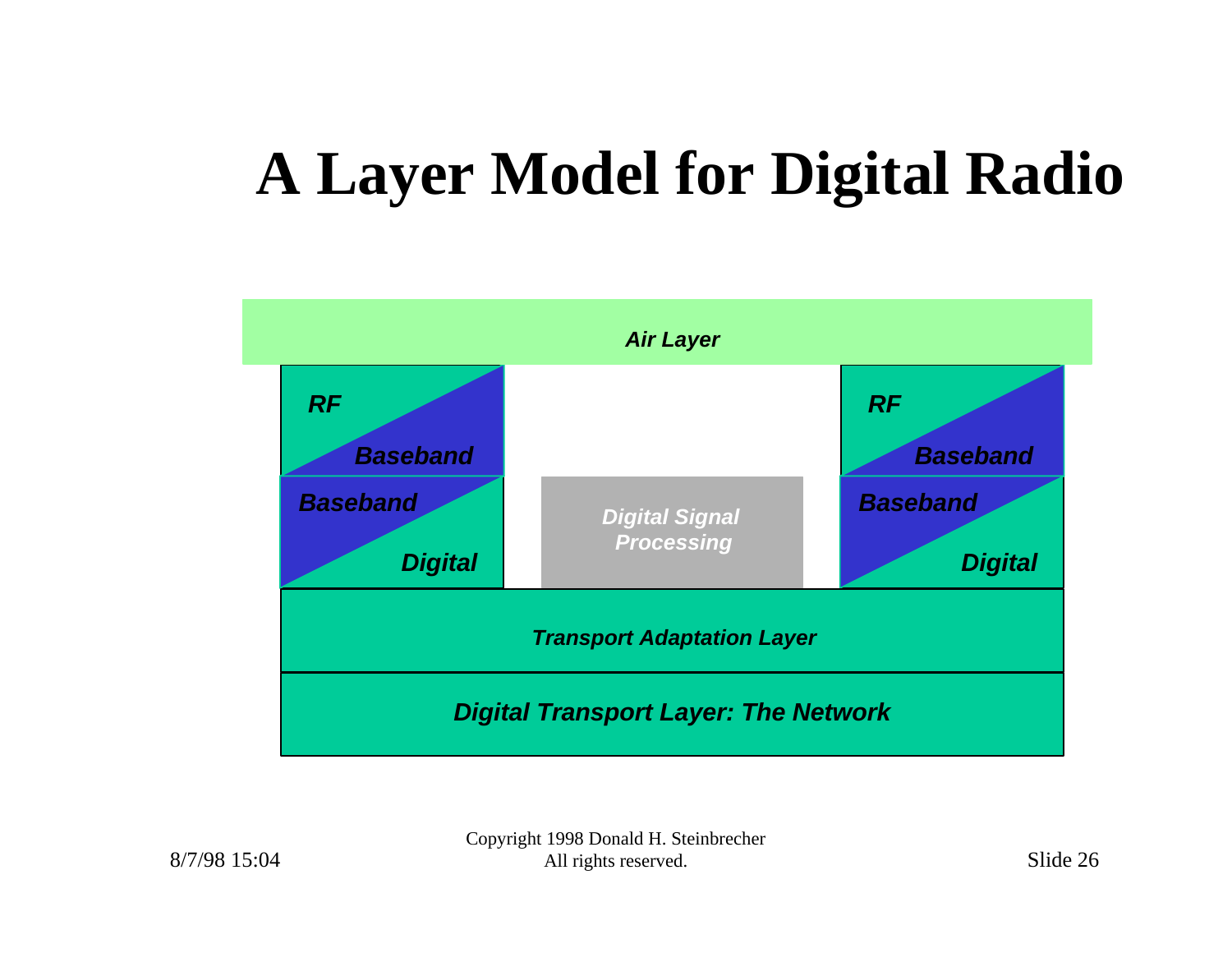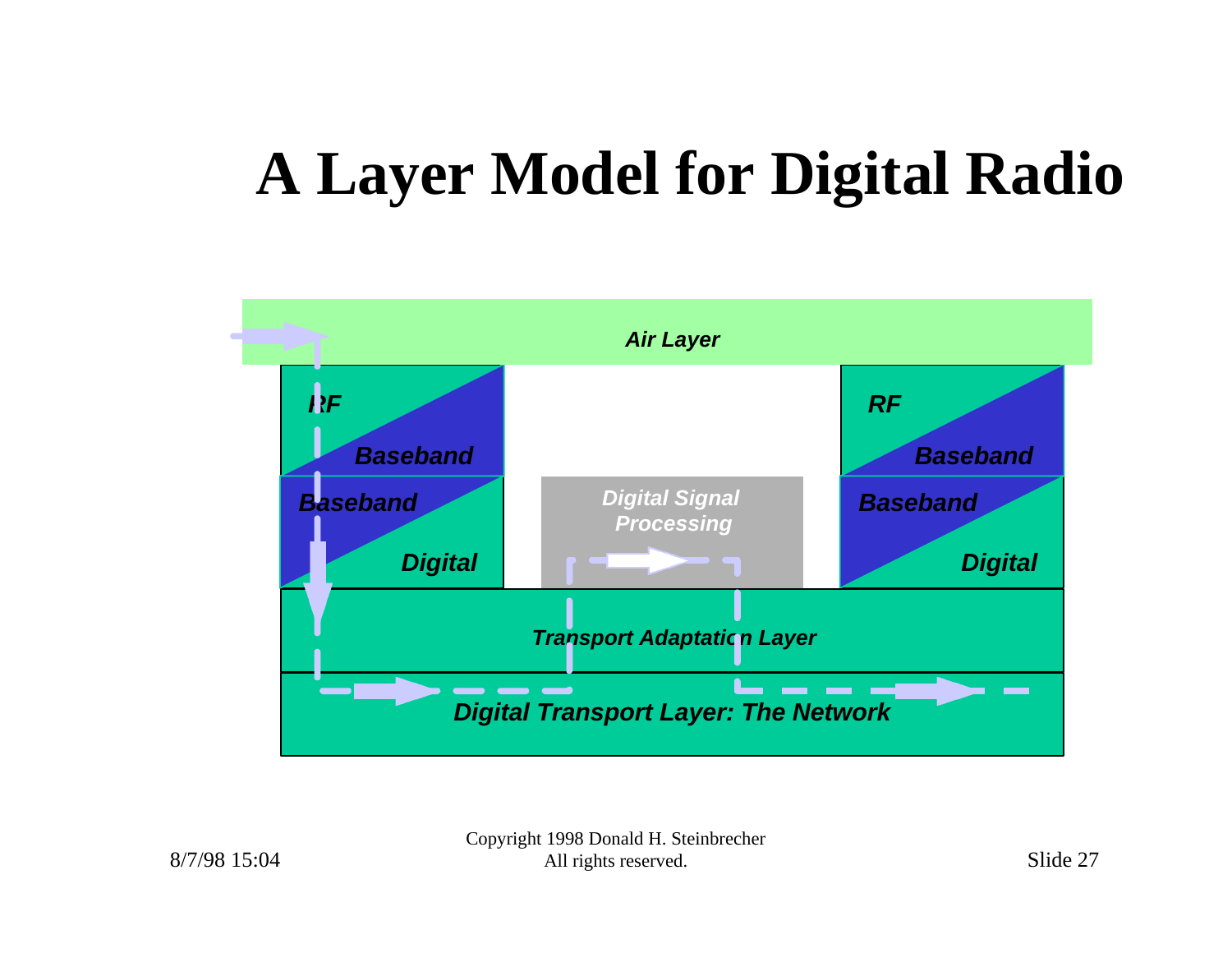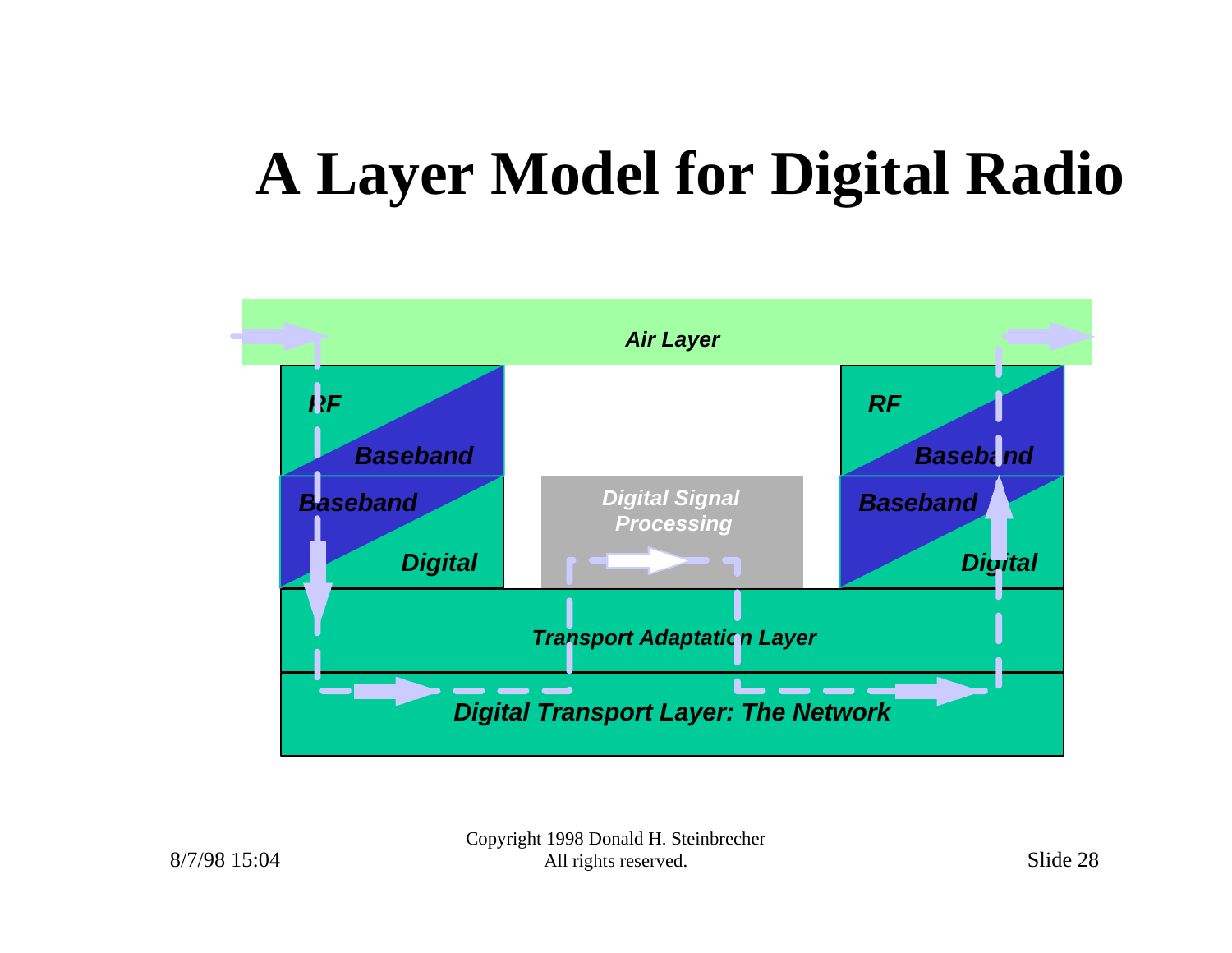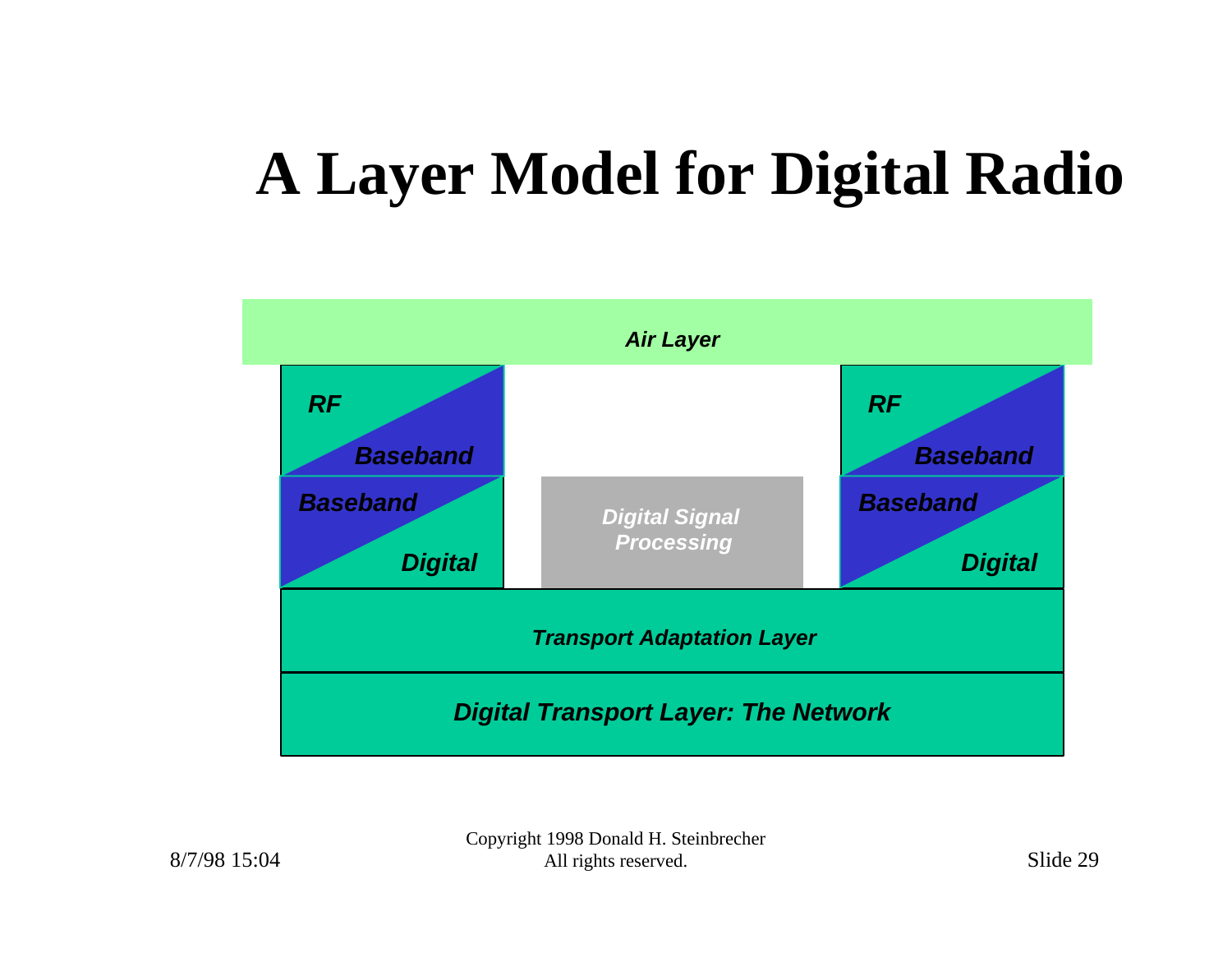#### *The Partitioner/Transmultiplexer Functions*

#### *30.72 MSamples/Sec*



*Broadband Narrowband*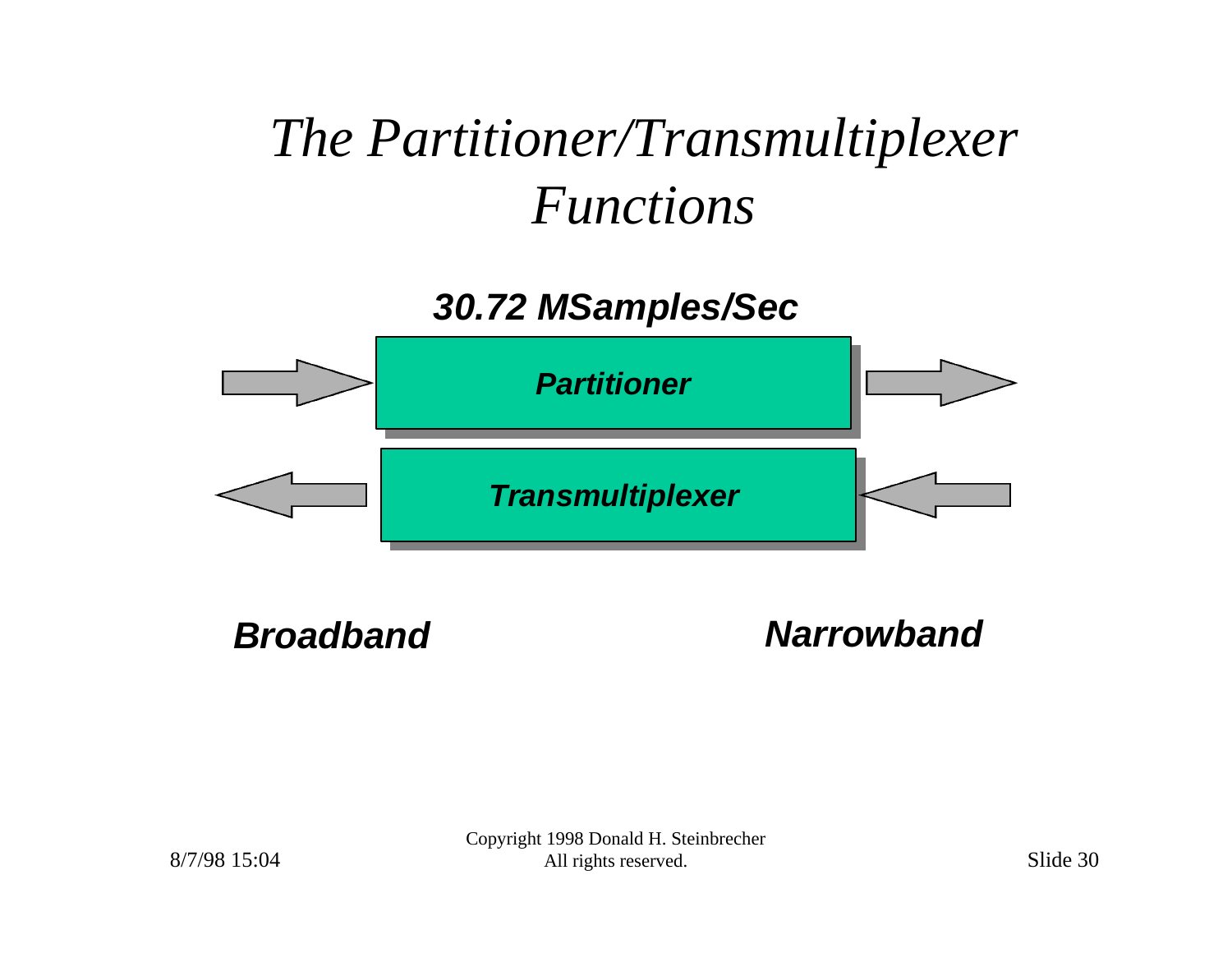#### **The Partitioner/Transmultiplexer Functions**

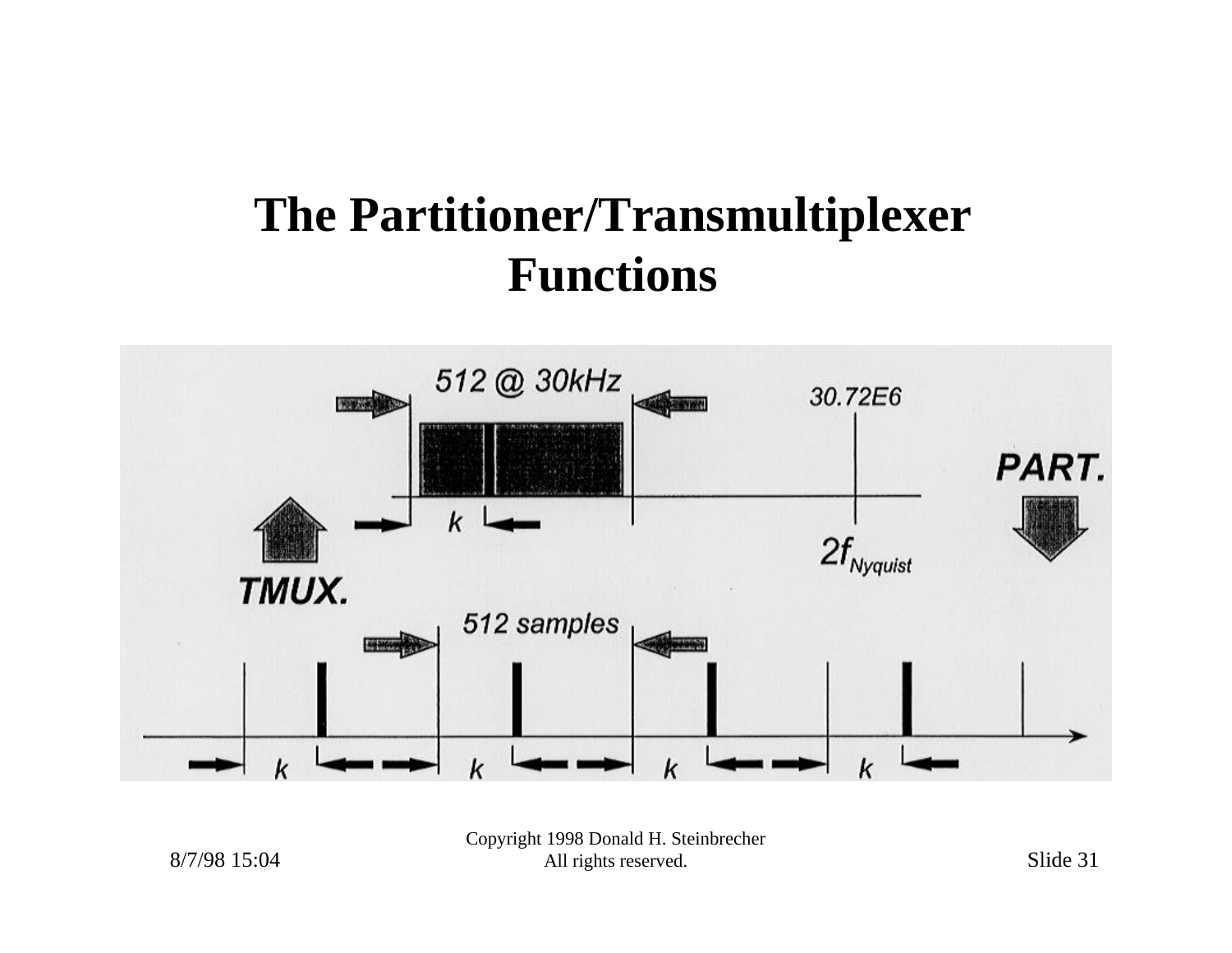# **Asynchronous Transfer Mode**



#### *Standard ATM Packet Design*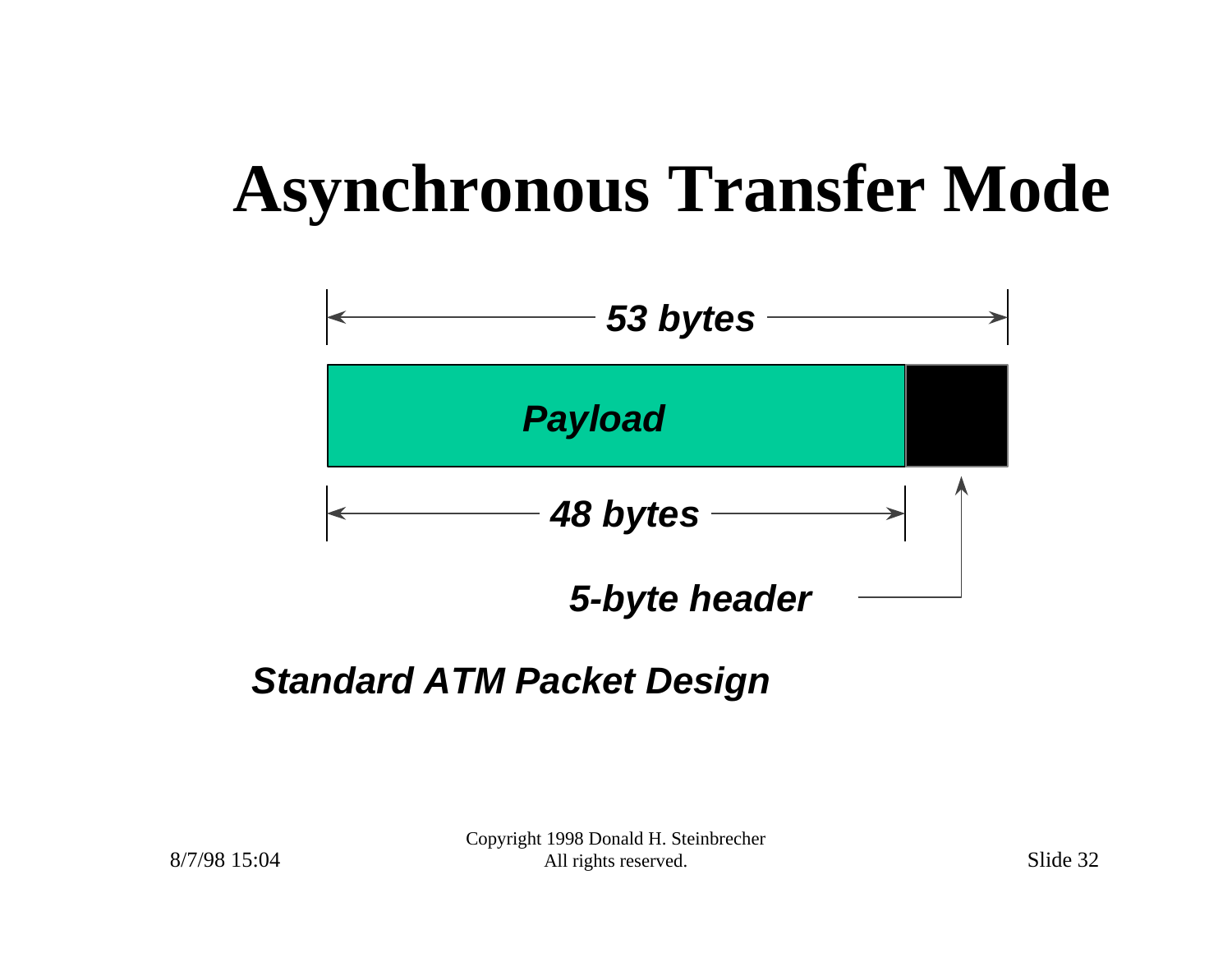# **Asynchronous Transfer Mode**



#### *Standard ATM Packet Design*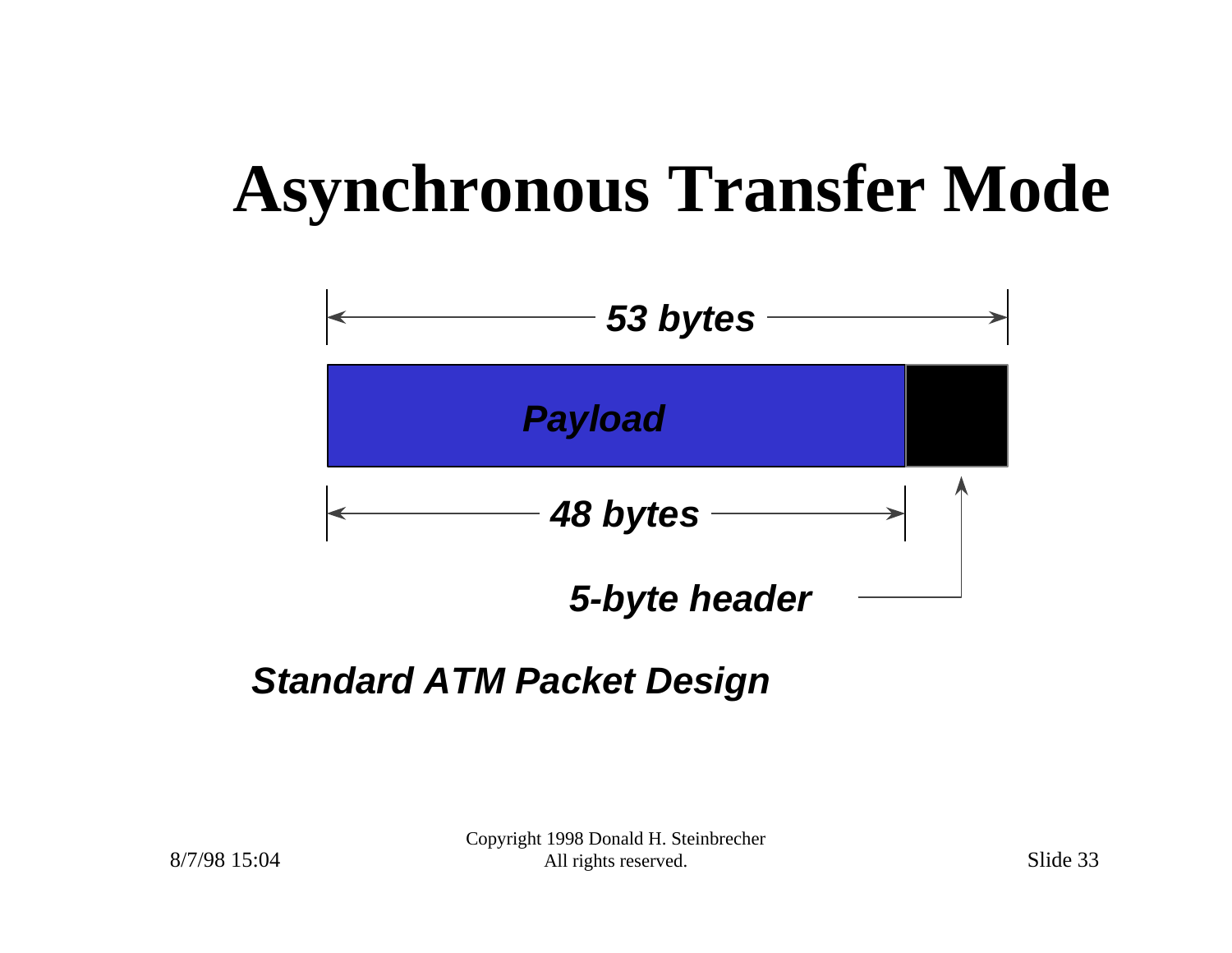# **ATM Packetized RF Samples**

- **Sample Rate for 30-kHz Channel = 60 kSamples/Sec.( 12-bit samples )**
- **90 kbytes/Sec = 2000 ATM Packets/Sec**
- **OC-3c data payload transport rate = 135 Mbps**
- **OC-3c can support about 188 30-kHz channels**



8/7/98 15:04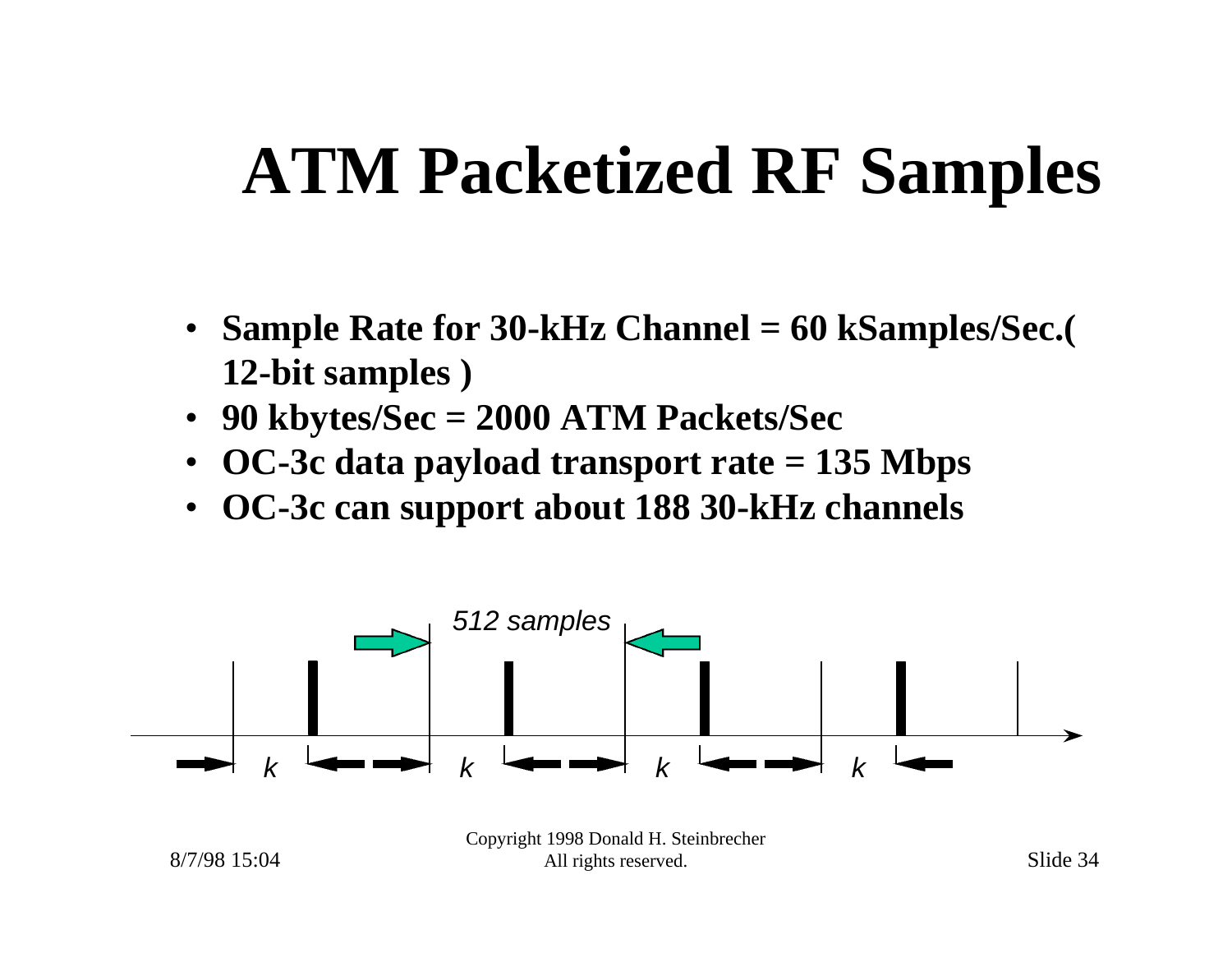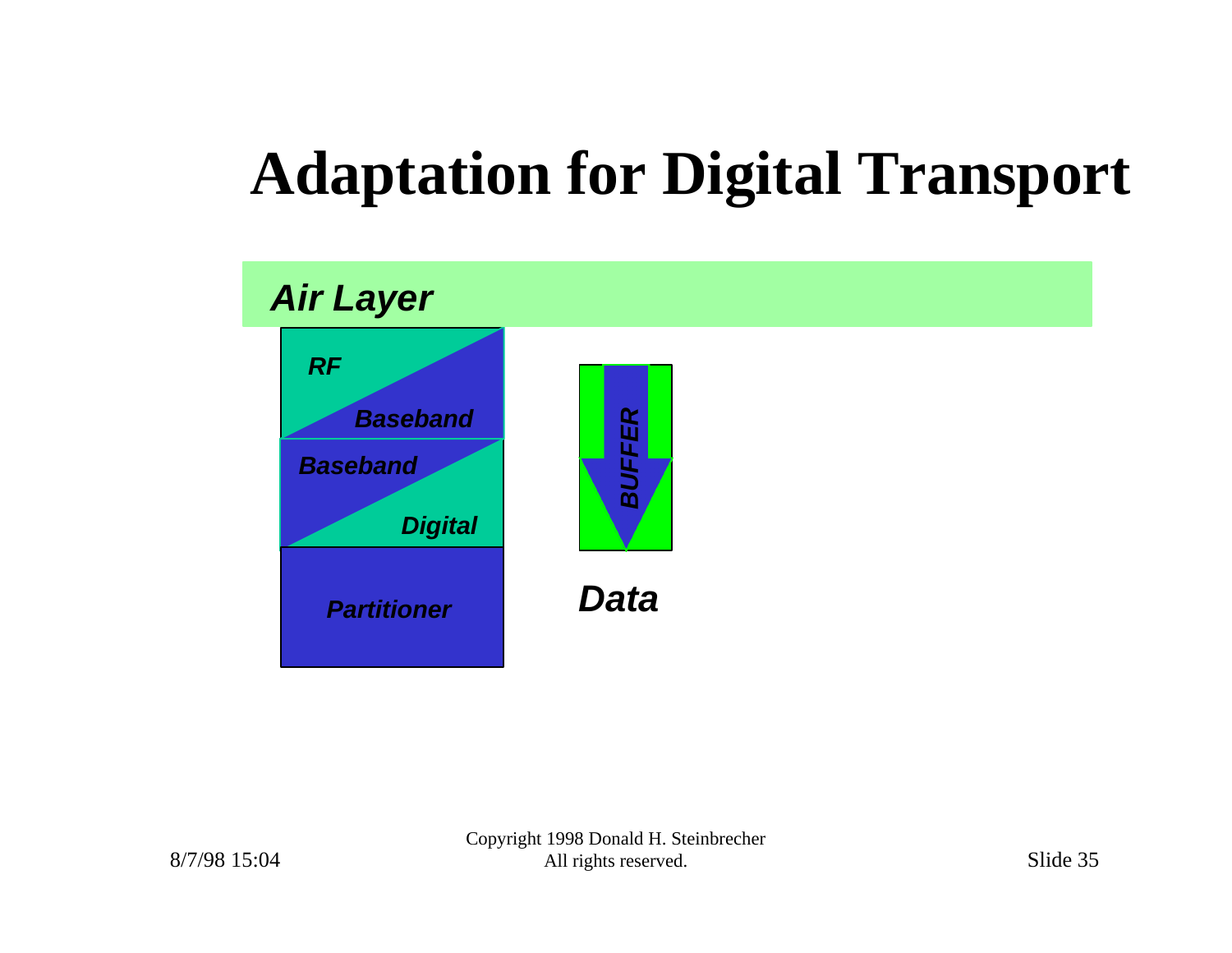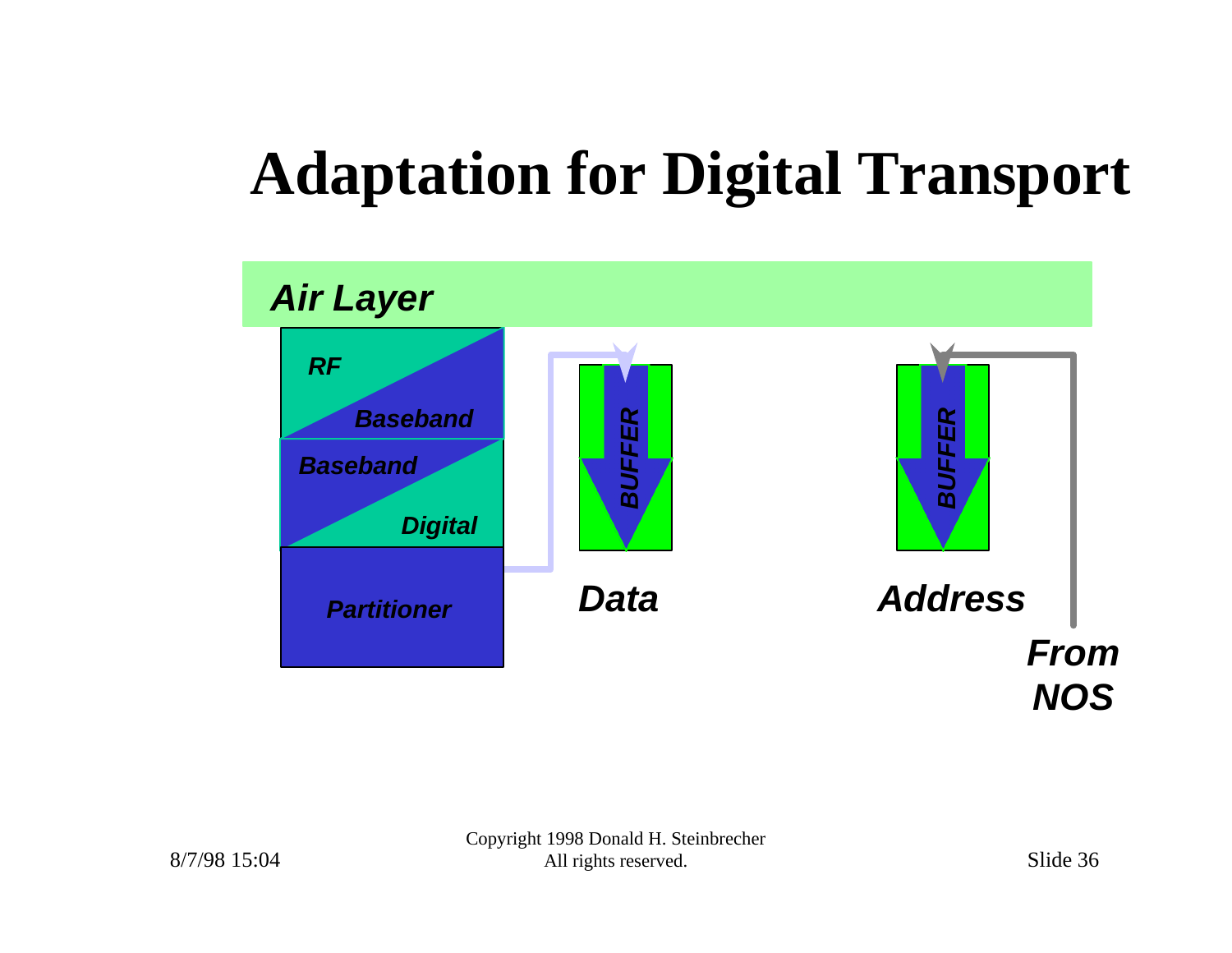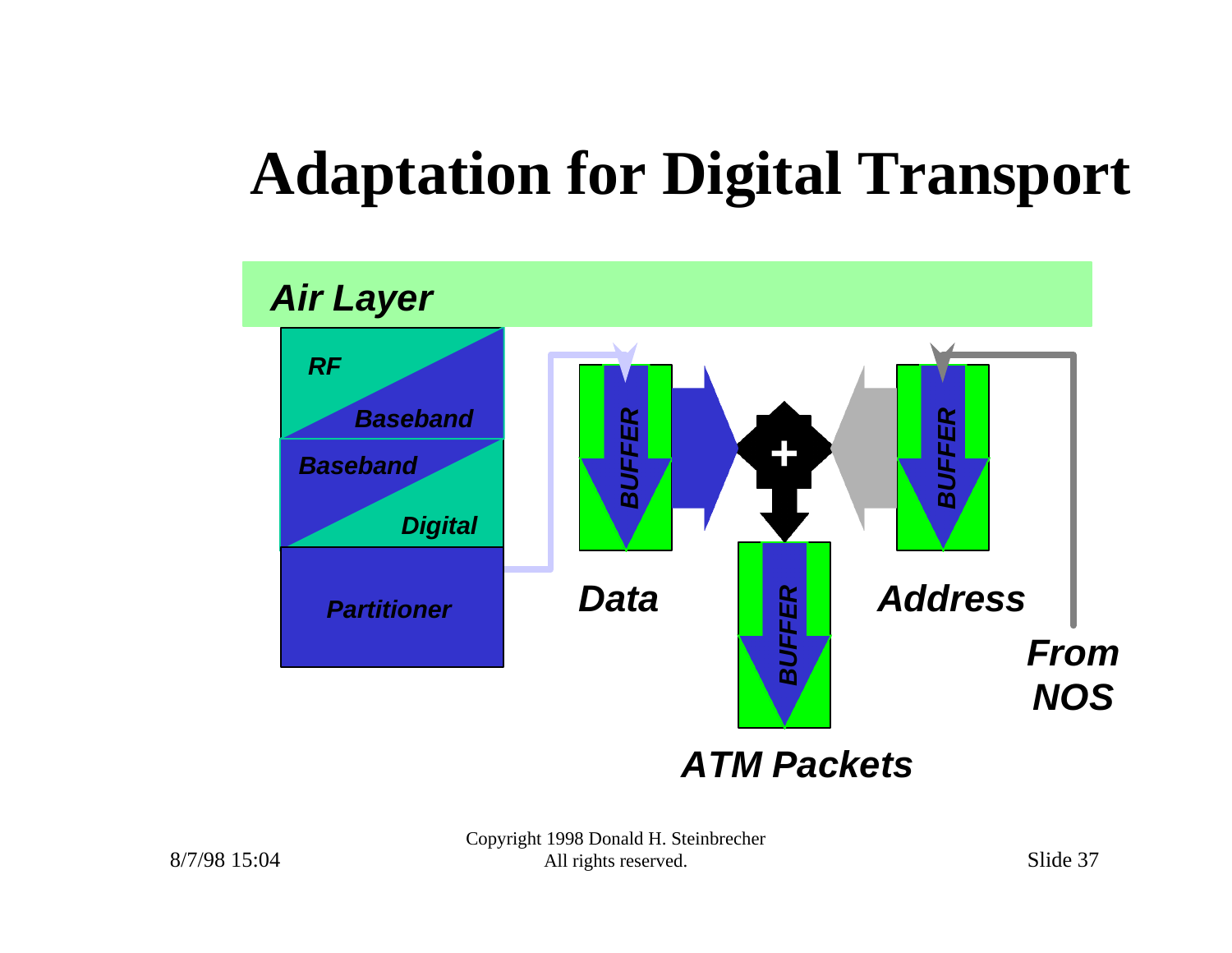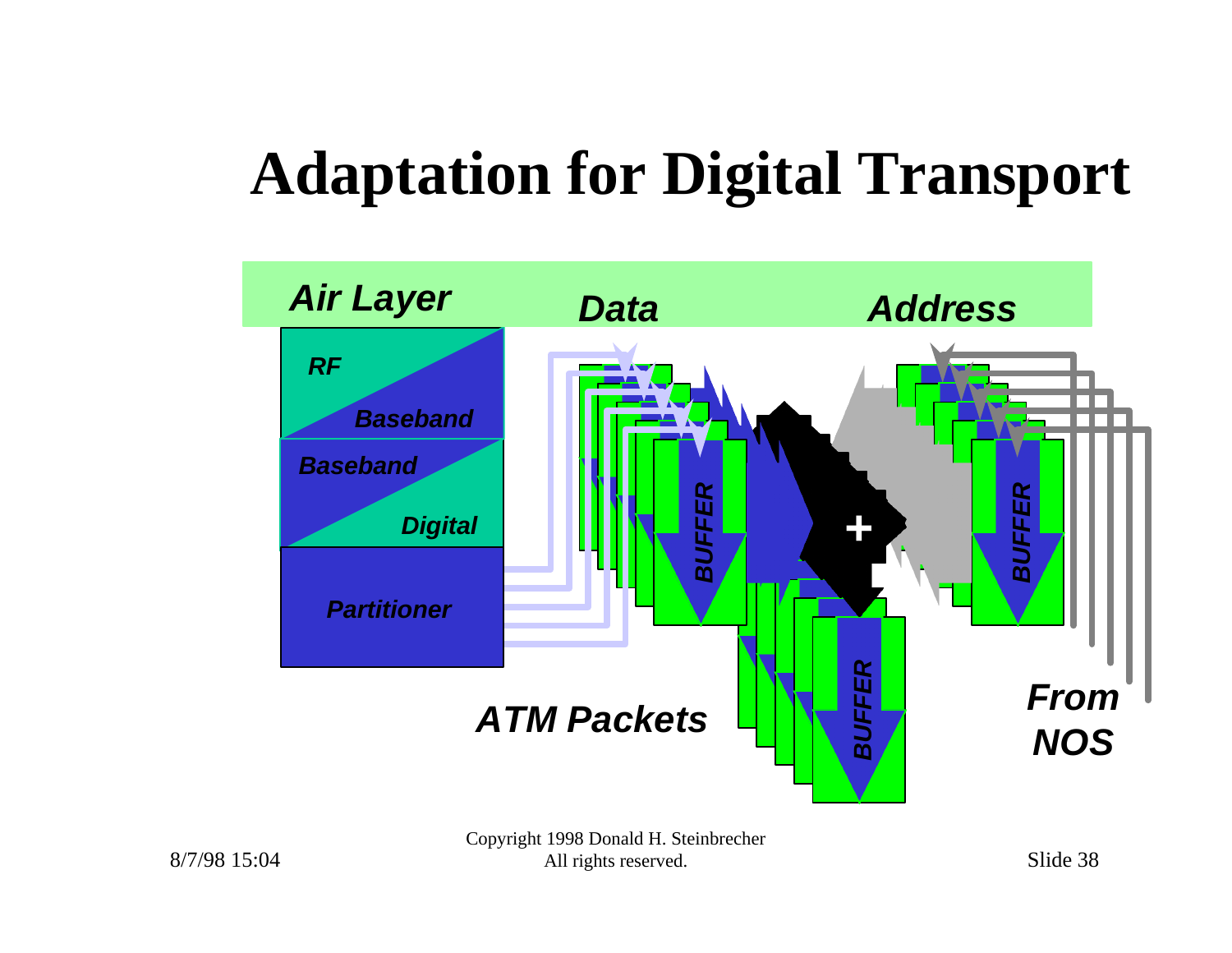#### **Addressing Spectrum Channels**

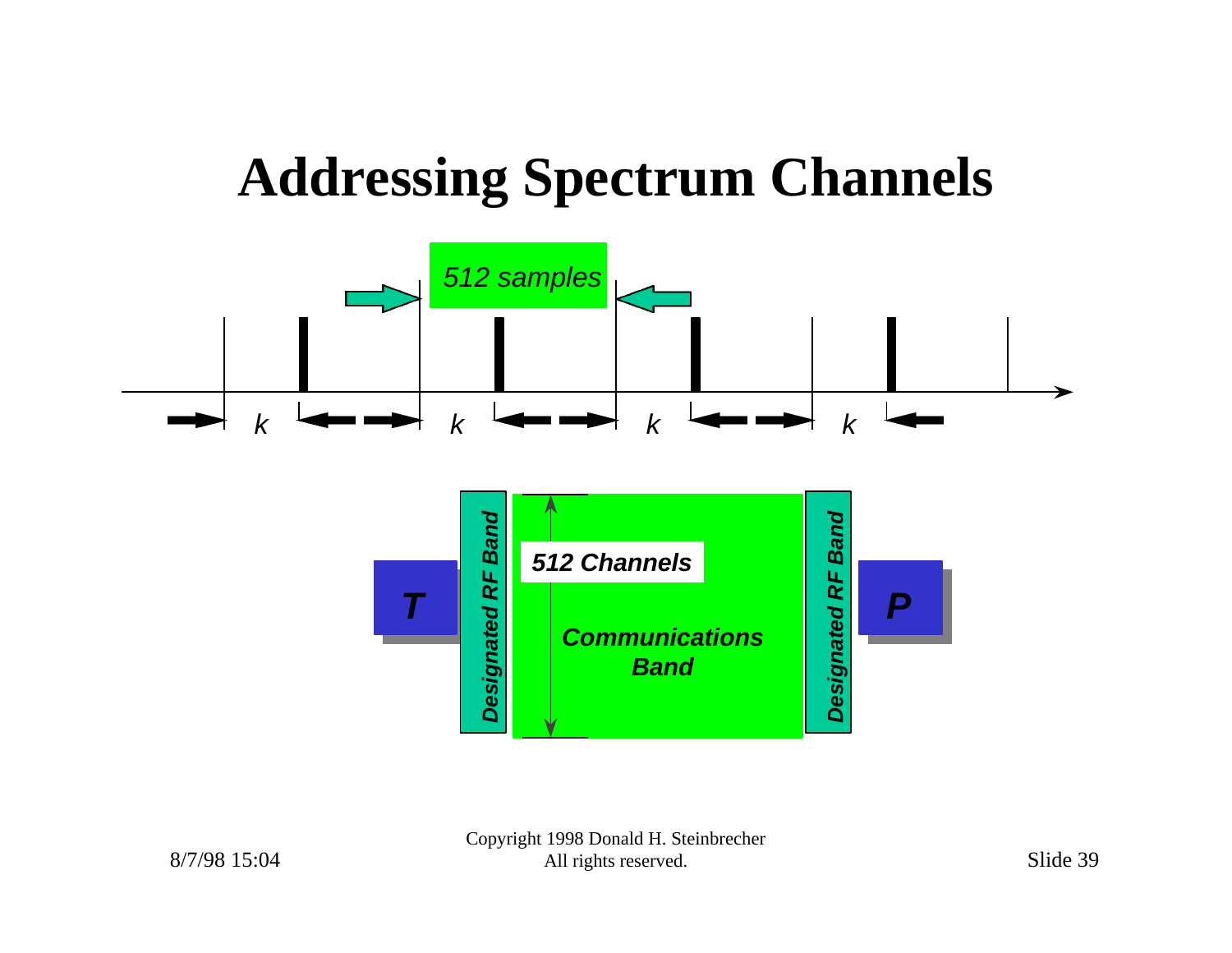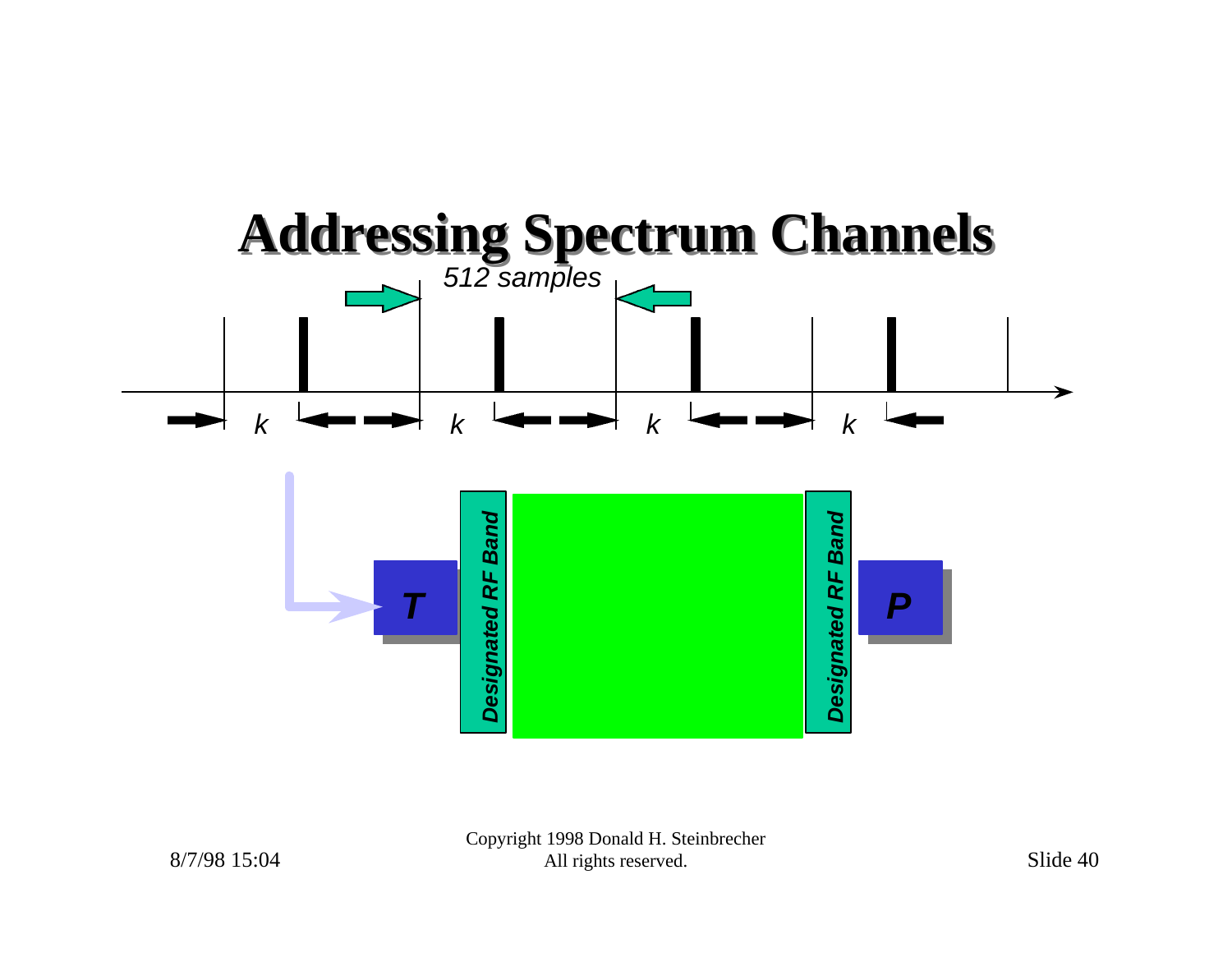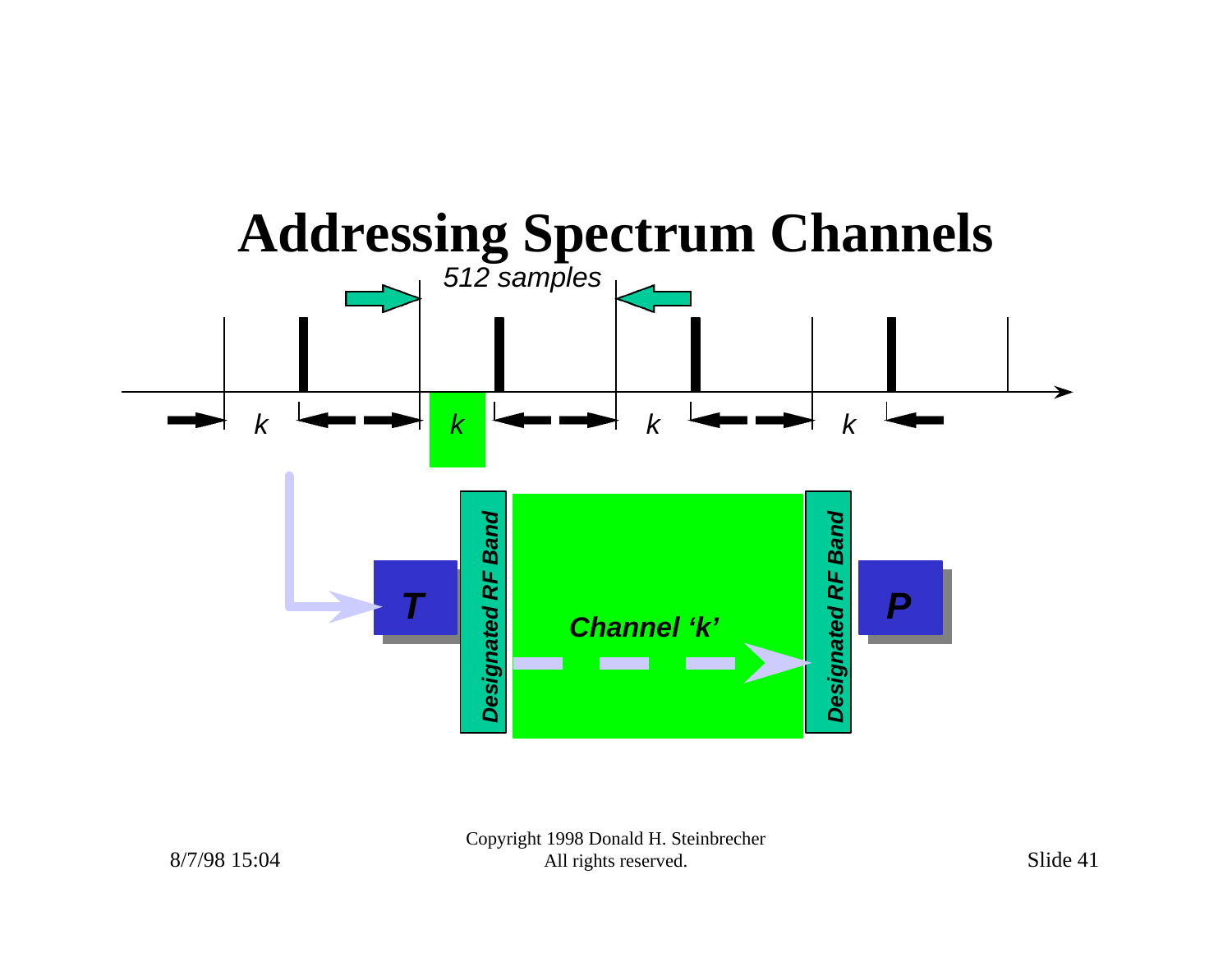